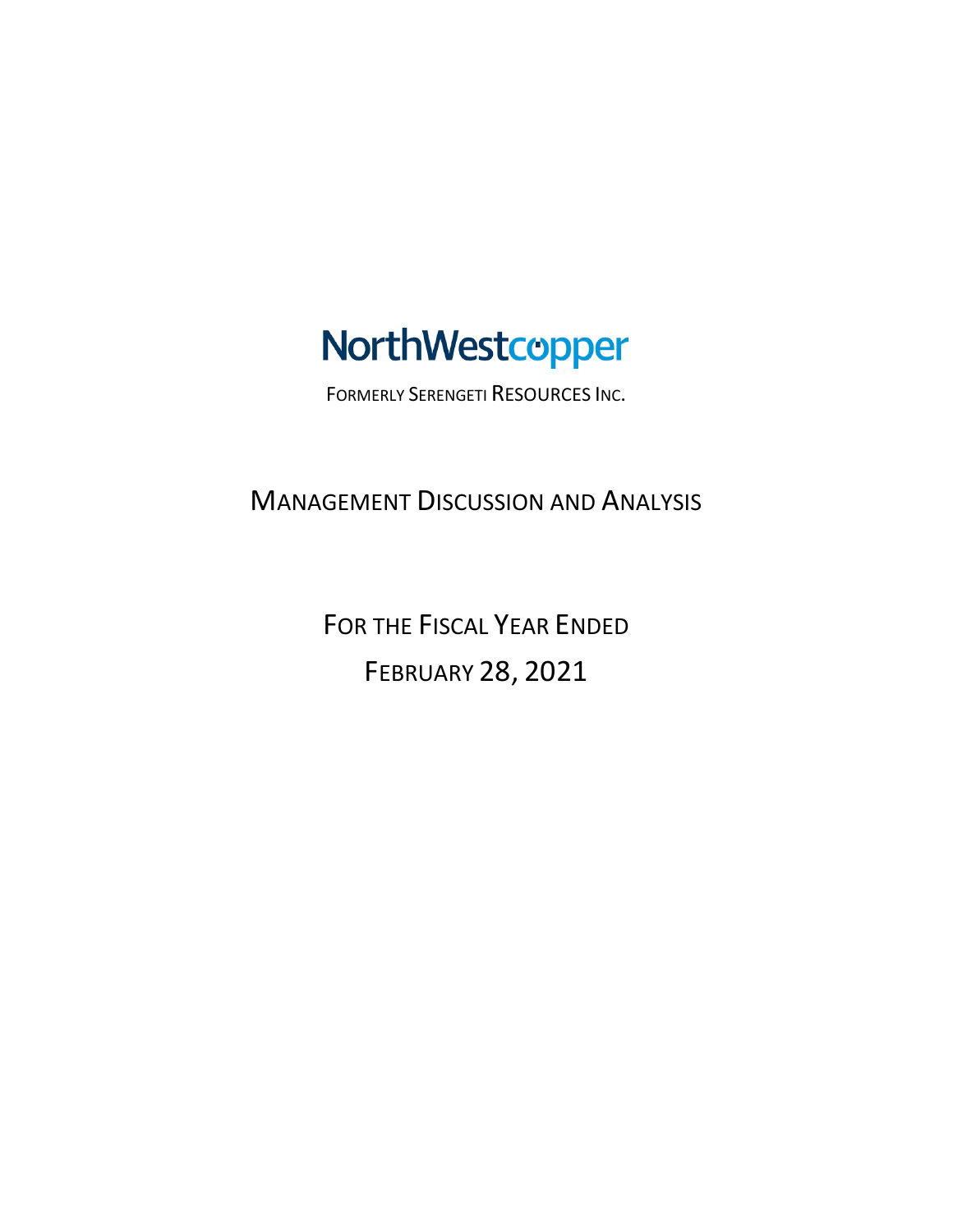# **NORTHWEST COPPER CORP. (FORMERLY SERENGETI RESOURCES INC.) MANAGEMENT'S DISCUSSION AND ANALYSIS FOR THE FISCAL YEAR ENDED FEBRUARY 28, 2021**

This Management's Discussion and Analysis (the "MD&A"), dated as of June 4, 2021, is for the fiscal year ended February 28, 2021 and should be read in conjunction with the audited consolidated financial statements for the fiscal year ended February 28, 2021 of NorthWest Copper Corp. (also referred to as "NorthWest", or the "Company", or "we", or "our", or "its" or "us" within this MD&A), including the related notes thereto (together, the "Annual Financial Statements").

This MD&A contains forward looking statements that involve numerous risks and uncertainties. The Company continually seeks to minimize its exposure to business risks, but by nature of its business and exploration activities and size, will always have some risk. These risks are not always quantifiable due to their uncertain nature. Should one or more of these risks and uncertainties, including those set forth in this MD&A under the headings "Cautionary Notes Regarding Forward-Looking Statements" materialize, or should underlying assumptions prove incorrect, then actual results may vary materially from those described in forward-looking statements.

The written disclosure of technical information in this MD&A has been reviewed, verified and approved by Ian Neill, P.Geo, Vice President, Exploration of the Company and a Qualified Person ("QP") for the purposes of National Instrument 43-101 – *Standards of Disclosure for Mineral Projects* ("NI 43-101"). NorthWest's QP confirmed there were no limitations from the Company in verifying the drilling and sample data underlying the Stardust Project mineral resource estimate which were verified through site visit observations and monitoring of the QA/QC program. Readers are directed to the section entitled "Scientific and Technical Disclosure" included within this MD&A.

#### **INTRODUCTORY COMMENTS**

The Company's head office and principal address is located at Suite 1900-1055 West Hastings St., Vancouver British Columbia, Canada V6E 2E9. The Company's records office and registered office address is 2200-885 West Georgia St., Vancouver British Columbia, Canada V6C 3E8.

NorthWest is a junior mineral exploration company advancing its portfolio of projects in north-central British Columbia, including Kwanika, the Company's copper-gold resource-stage project, which is held indirectly through Kwanika Copper Corporation ("KCC"), a joint venture company owned approximately 67% by NorthWest and 33% by POSCO International Corporation ("PIC"), and the 100% owned high-grade copper-gold Stardust Project. The Company is listed on the TSX Venture Exchange ("Exchange") under the trading symbol "NWST". All dollar amounts stated in the MD&A are expressed in Canadian dollars unless noted otherwise.

On March 5, 2021, following receipt of shareholder approval on February 26, 2021, the Company consolidated all the issued and outstanding common shares on a two for one basis (the "Consolidation"). The Consolidation reduced the common shares issued and outstanding at March 5, 2021 from 112,153,368 pre-consolidated to 56,076,589 postconsolidated common shares. The number of shares presented in the MD&A have been retroactively adjusted to reflect the share two for one consolidation.

#### **MERGER TRANSACTION WITH SUN METALS CORP.**

On March 5, 2021, the Company announced it had completed the previously announced plan of arrangement under the Business Corporations Act (British Columbia) (the "Arrangement") with Sun Metals Corp. ("Sun Metals") pursuant to which NorthWest acquired all of the issued and outstanding shares of Sun Metals (the "Transaction") on the basis of 0.215 common shares of NorthWest (on a post-Consolidation basis) for each share of Sun Metals held.

In connection with the Transaction, on December 17, 2020 Sun Metals closed an agreement with a syndicate of underwriters co-led by PI Financial Corp. and Haywood Securities Inc. in connection with a bought deal private placement financing (the "Transaction Offering") of an aggregate of 82,800,000 subscription receipts (the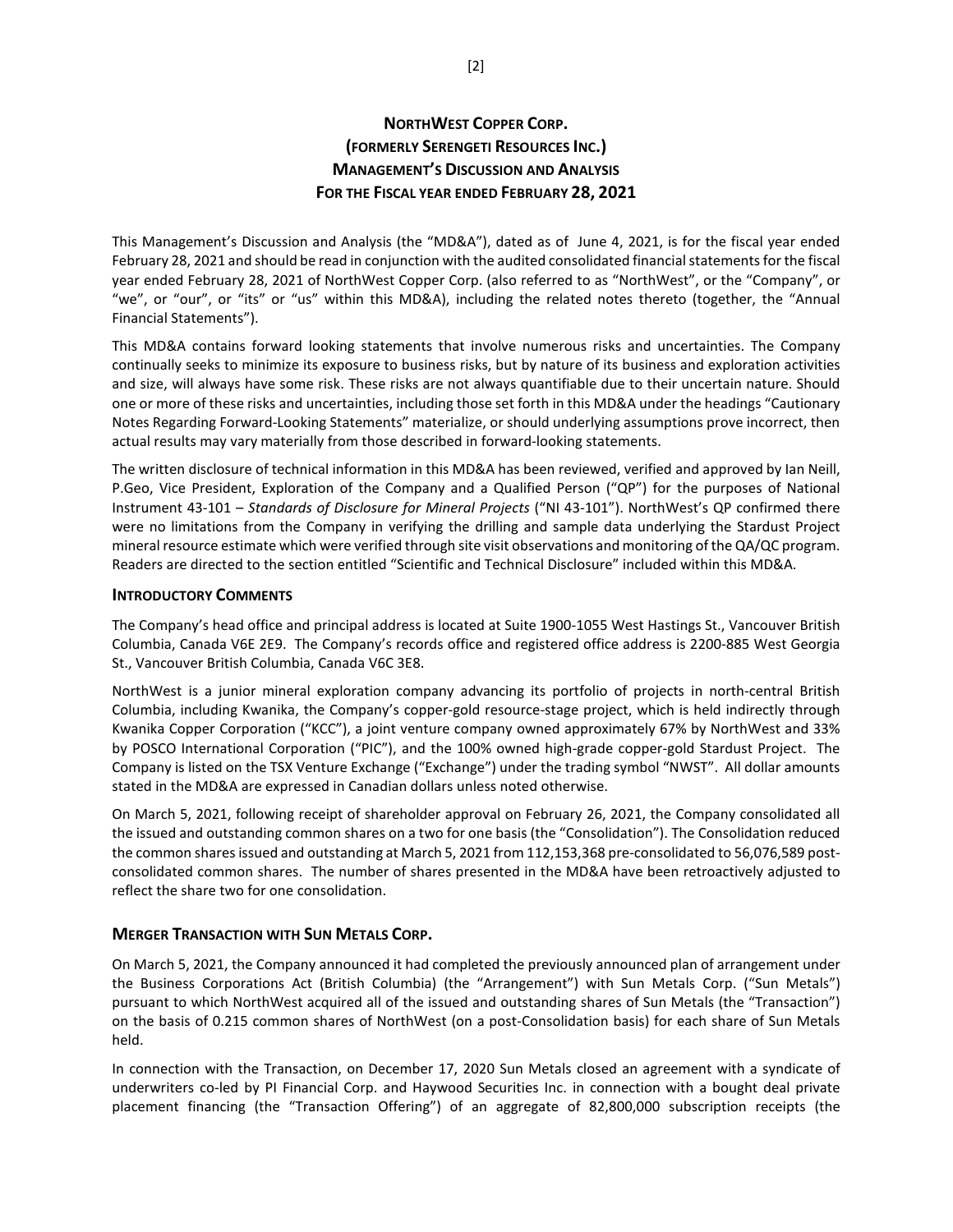"Subscription Receipts") at a price of \$0.125 per Subscription Receipt for gross proceeds of \$10,350,000. The gross proceeds of the Offering (less 50% of the underwriter's 6% cash commission and all of the underwriters' expenses) were held in escrow pending satisfaction of certain conditions, including, amongst others, (a) the satisfaction or waiver of each of the conditions precedent to the Transaction; and (b) the receipt of all required shareholder and regulatory approvals in connection with the Transaction and the Transaction Offering, including the conditional approval of the Exchange (collectively, the "Escrow Release Conditions").

The Escrow Release Conditions were satisfied on March 4, 2021, upon which each Subscription Receipt automatically converted into one Unit (each, a "Unit") of Sun Metals. Each Unit consisted of one common share of Sun Metals and one-half of one common share purchase warrant.

As a result of the closing of the Arrangement, the following events occurred:

- 1. Sun Metals became a wholly owned subsidiary of NorthWest;
- 2. Pursuant to the Arrangement, the Company issued 55,322,966 common shares, 2,866,523 stock options with a weighted average exercise price of \$1.09, and 15,423,541 warrants with a weighted average exercise price of \$1.05 to former Sun Metals securityholders;
- 3. Upon receiving final acceptance from the Exchange, the Company changed its name to NorthWest Copper Corp. and began trading on the Exchange under the symbol "NWST".

Additional information regarding the Transaction is available on SEDAR a[t www.sedar.com](http://www.sedar.com/)

## Transaction Highlights

- Ownership consolidation of the contiguous Kwanika (67% owned by the Company) and Stardust (100% Sun Metals owned) copper-gold resources projects in north-central British Columbia, creating synergistic codevelopment opportunities.
- Additional regional ownership consolidation of the advanced exploration Lorraine (100% Sun Metals owned) and neighboring Top Cat (NorthWest holds an option to earn 100%) copper-gold projects.
- Further grassroots exploration opportunities, particularly the 3.5 km district-scale copper-gold target on the Company's 100% owned 43,300 hectare East Niv property.
- Strong leadership team, with the combined Company now led by Peter Bell as CEO and Mark O'Dea as Executive Chairman.

# **ADDITIONAL HIGHLIGHTS AND RECENT EVENTS**

# **FUNDED FUTURE GROWTH**

In addition to the completion of the Transaction Offering, on March 31, 2021 the Company closed an additional bought-deal private placement, pursuant to which the Company issued 3,750,000 common shares (the "Shares") at a price of \$0.80 per Share, 5,000,000 flow-through common shares (the "FT Shares") at a price of \$1.00 per FT Share, and 4,550,000 charity flow-through common shares (the "Charity FT Shares") at a price of \$1.10 per Charity FT Share, for aggregate gross proceeds of \$13,005,000 (the "Offering"). In connection with the Offering, the Company paid the underwriters a cash commission equal to 6.0% of the gross proceeds of the Offering.

#### **STRENGTHENED MANAGEMENT TEAM AND BOARD**

In connection with the merger with Sun Metals, the Company added Peter Bell as President and CEO, Lauren McDougall as CFO and Corporate Secretary and Ian Neill as VP Exploration. Mark O'Dea (Executive Chair), Sean Tetzlaff and Richard Bailes joined the Company's Board of Directors, replacing James Morton and Eric Strom.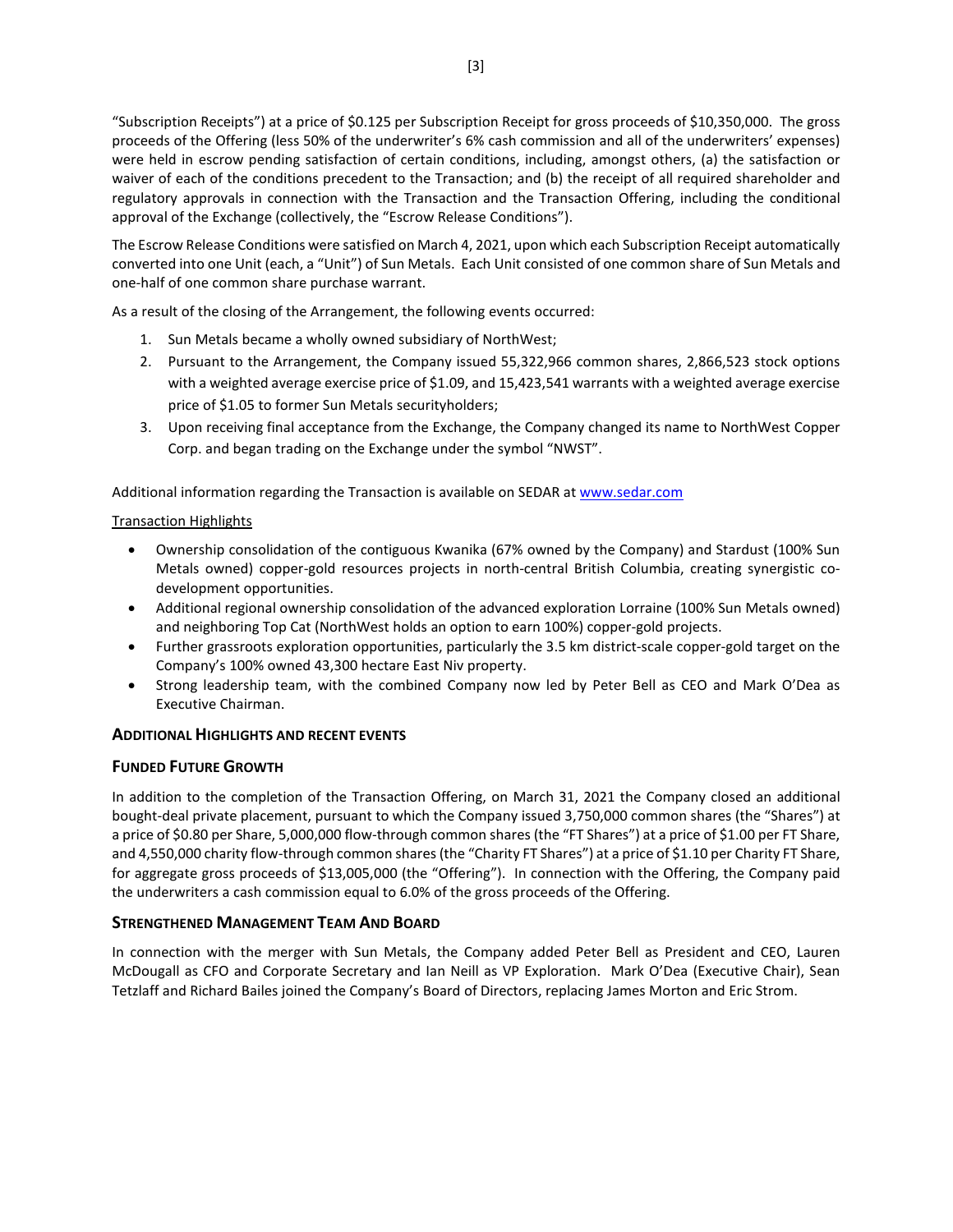#### **EXPANDED STARDUST RESOURCE AND METALLURGICAL RESULTS**

On May [1](#page-3-0)7, 2021 the Company announced a new updated resource estimate for the Stardust Project<sup>1</sup>. The estimate incorporated the 421 zone, discovered in 2018, and the shallower Canyon Creek zone. The resource numbers for indicated and inferred material are shown in the table below:

| <b>CATEGORY</b>  | <b>TONNES (MT)</b> | Cu%  | Au $G/T$ | AGG/T | CUEQ <sup>2</sup> |
|------------------|--------------------|------|----------|-------|-------------------|
| <b>INDICATED</b> | 1.963              | 1.31 | 1.44     | 27.1  | 2.59              |
| <b>INFERRED</b>  | 5.843              | 0.86 | 1.17     | 20.0  | 1.88              |

In support of the resource, metallurgical testing was done on Stardust, which showed very high copper recoveries of 94.2% to 98.6% and similarly high gold recoveries of 93% to 93.9%. A preliminary flowsheet was outlined suggesting a 150 micron initial grind and a 45 to 50 micron regrind. Copper in concentrate grades were 21.8% to  $26.2\%$ <sup>[3](#page-3-2)</sup>.

Readers are directed to the section entitled "Exploration Projects" included within this MD&A for further information with respect to the new updated resource estimate for the Stardust Project.

#### **OUTLOOK**

NorthWest expects to continue exploring Kwanika, Stardust and its portfolio of projects with the intent to identify additional mineralization and create shareholder value through discovery and delineation.

NorthWest is planning an extensive \$8.5 million exploration program for the 2021 field season. Field work at the Stardust and Kwanika projects has begun, and drilling at Kwanika is scheduled to commence in early June, consisting of two diamond drill rigs. Other activities planned for the Stardust and Kwanika projects during the 2021 field season include regional mapping, sampling and geophysical surveys. The drill program will focus on upgrading the Kwanika resource through targeting of areas within the underground resource that have not been sufficiently drill tested to date. Nearby deposit areas which hold potential for resource expansion will also be tested, along with regional targets that have the opportunity of improving overall project economics.

In addition, Northwest plans to conduct an initial drill testing program on the East Niv property, along with mapping and sampling programs at the Lorraine, Top Cat, Arjay, Croy-Bloom and Tchentlo projects.

The Company has budgeted an additional \$1.6 million for the period April to December 2021 in regards to corporate general and administrative expenses.

#### **EXPLORATION PROJECTS**

#### **Joint Venture – Kwanika Copper Company**

The Kwanika Project is located in the prolific Quesnel Terrane, which hosts numerous porphyry copper-gold deposits such as Mount Milligan, New Afton, and Highland Valley. It is easily accessible by road from the town of Fort St. James, British Columbia.

Kwanika hosts two bulk tonnage calc-alkaline porphyry deposits, the primary Central Zone Cu-Au porphyry, and secondary South Zone Cu-Au-Mo porphyry deposit. The Central Zone was discovered by the Company in 2006 and features both a near surface open-pit resource, and a higher-grade underground resource that has the potential for block cave mining.

<span id="page-3-0"></span><sup>&</sup>lt;sup>1</sup> See press release dated May 17, 2021 available at [www.northwestcopper.ca](http://www.northwestcopper.ca/) and under the Company's profile on SEDAR at www.sedar.com

<span id="page-3-1"></span><sup>&</sup>lt;sup>2</sup> The following equation was used to calculate copper equivalence: CuEq = Copper (%) + (Gold (g/t) x 0.718) + (Silver (g/t) x 0.009).

<span id="page-3-2"></span> $3$  See press release dated April 19, 2021 available at [www.northwestcopper.ca](http://www.northwestcopper.ca/) and under the Company's profile on SEDAR at www.sedar.com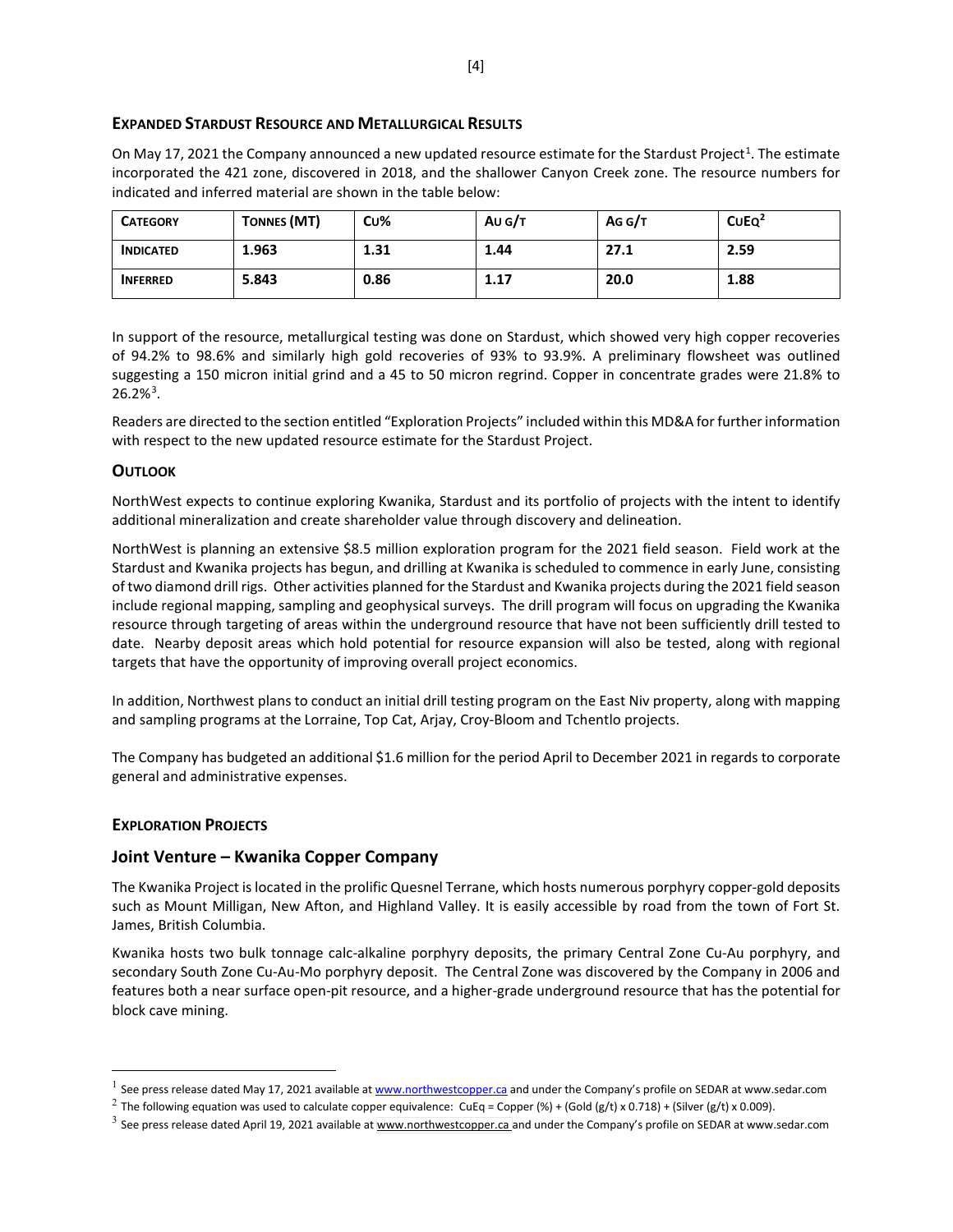On November 24, 2017, NorthWest completed a transaction whereby NorthWest, PIC and Kwanika Copper Corporation ("KCC") (formerly Daewoo Minerals Canada Corporation) signed a definitive joint venture agreement (the "JVA") for the exploration and development of the Kwanika property. Pursuant to the JVA, the respective interests of NorthWest and PIC in the Kwanika Project were transferred to KCC, which serves as the vehicle for the joint venture.

In 2017, PIC contributed a total of \$8,300,000 in cash and as a result of this and prior contributions, held 8,200,000 million common shares of KCC (representing 35% of the total issued shares of KCC). NorthWest contributed its 95% ownership of the Kwanika Project, in exchange for 15,228,571 common shares of KCC (representing 65% of the total issued shares of KCC).

During calendar 2019 , an additional \$590,000 was contributed to KCC on a pro-rata basis by the two partners to further engineering studies.

In December 2019, \$680,000 was contributed by NorthWest to KCC towards funding of the calendar 2020 work program. During the fiscal year ended February 28, 2021, the Company made an additional contribution of \$853,200 to KCC. As at February 28, 2021, total sole contribution by NorthWest towards funding of the KCC calendar 2020 work program was \$1,533,200.

During the fiscal year ended February 28, 2021, a total of 38,700 common shares of KCC held by NorthWest was transferred to PIC as compensation to PIC for future tax credits forfeited as a result of NorthWest funding a portion of the 2020 work program with funds raised via a flow-through financing. The Company recorded a loss on disposal of investment of \$38,700 as a result of the transfer.

As at February 28, 2021, total contributions by NorthWest to KCC were \$17,106,571.

Upon completion of the 2020 program, and as a result of sole-funding that program, NorthWest now owns 66.949% of KCC, and PIC has diluted on a pro-rata basis to 33.051%. The Board of Directors and shareholders of KCC have approved a budget for exploration and project optimization to be completed at the project during calendar 2021, which will be sole funded by NorthWest.

#### **Exploration**

On October 20, 2020, the Company announced it had completed the Kwanika 2020 work program and additional mineralized zones had been intersected in resource step-out drillholes at Kwanika. A total of nine (9) drill holes for 4,350 metres were drilled and tested five exploration and resource expansion targets. Additionally, approximately 16 line-km of induced-polarization ("IP") surveys north and south of the Central Zone resource were carried out to develop known targets, as well as at the Rottacker area located 20 km south of Kwanika.

On December 16, 2020, the Company reported the first batch of assays results from the 2020 work program and on February 2, 2021 the balance of the results.

Highlights from the program include:

DDH K-20-196 intersected a newly recognized deep Cu-Au system that remains open to the north. The hole was drilled toward the west to follow up on a broad halo of anomalous gold intersected in 2016 above a deep geophysical target approximately 500m north of the Central Zone resource. The hole intersected two mineralized intervals, the first of which is dominated by intrusives of variable composition hosting disseminated and quartz-vein bearing chalcopyrite and bornite. The lower mineralized interval is dominated by silica-sericite altered diorite-monzodiorite hosting pyrite-chalcopyrite-bornite mineralization.

DDH K-20-197 opened up the Central Zone for expansion below and to the south of the current pit-constrained resource. The hole was drilled to follow up mineralization intersected in K-23 and K-190 with the goal of expanding the open-pit constrained resource and exploring the potential for additional grade along the Central Fault. The hole intersected silica-chlorite-K-feldspar altered diorite-monzodiorite intrusive rocks hosting disseminated and vein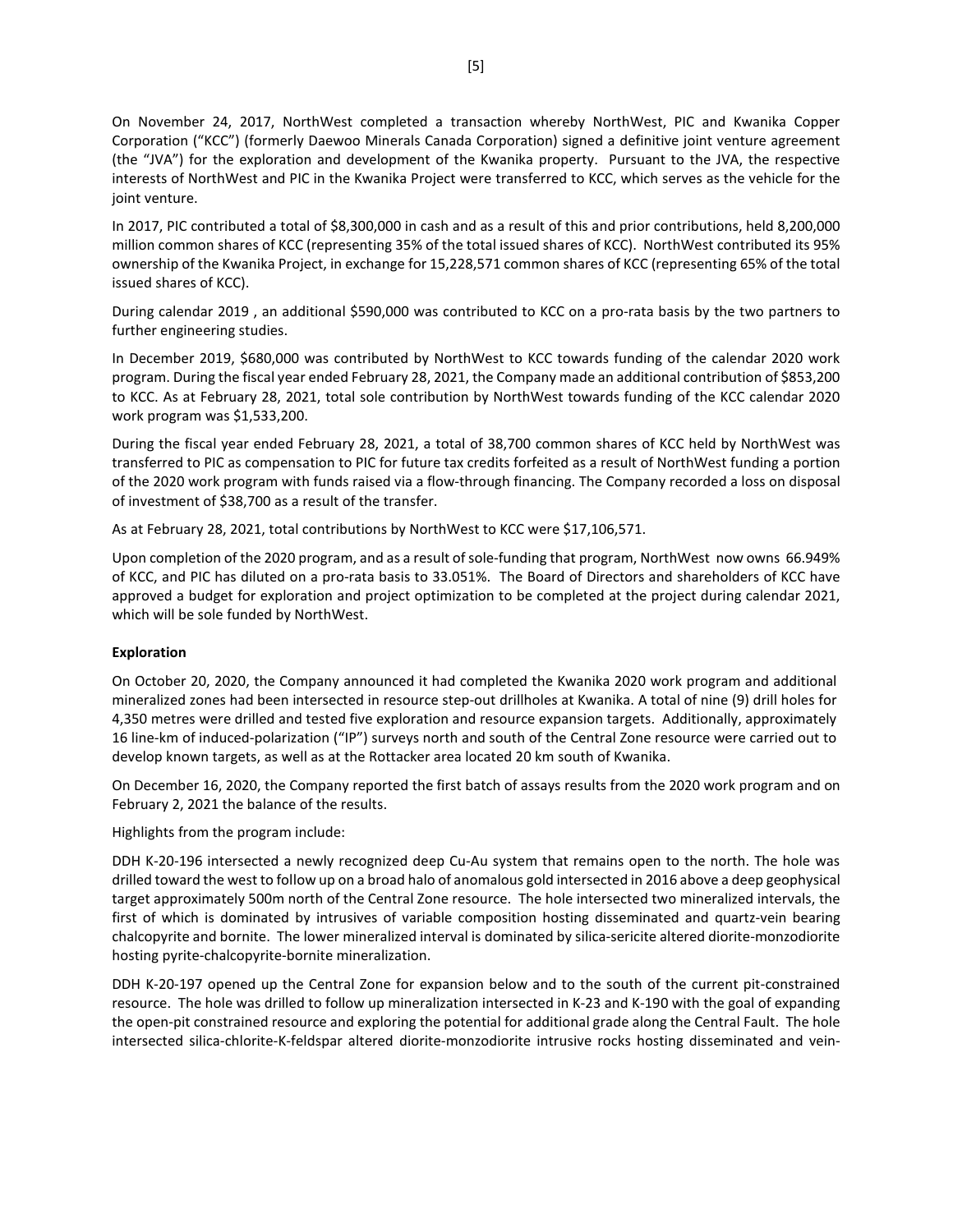hosted chalcopyrite, bornite and locally native copper, and opens up the Central Zone mineralized system towards the south.

DDH K-20-198 drilled through the underground resource shape to test for higher-grade domains and continuity of mineralization both above and below the proposed underground extraction level, intersected 697.6 metres grading 0.40% Cu, 0.65g/t Au and 1.9 g/t Ag. Substantially higher-grade intervals occur within the underground resource shape highlighting the presence of high-grade domains within the deposit, including 124.3 metres grading 0.70% Cu, 2.10 g/t Au and 3.0 g/t Ag and 66.9 metres grading 0.79% Cu, 1.0 g/t Au and 3.2 g/t Ag. These higher grade intervals are associated with strong K-feldspar-silica-sericite altered intrusives, quartz stockwork zones and syn-post-mineral dyke margins hosting bornite and chalcopyrite. The hole intersected the bounding Pinchi Fault at depth west of where it was previously modelled, which may have implications for resource expansion in that direction.

#### **Mineral Resource**

An updated mineral resource estimate was published for the Central Zone in April 2019<sup>[4](#page-5-0)</sup>. The updated resource estimate was completed by Moose Mountain Technical Services (MMTS) of Victoria, British Columbia under the direction of Sue Bird, P. Eng., an independent Qualified Person as defined by NI 43-101. The Measured and Indicated (M+I) resource is estimated to contain 1.32 billion pounds of Cu and 1.83 million ounces of Au in addition to a significant Inferred resource (see table below). Importantly, the resource estimate has identified coherent highergrade domains within the open pit and underground M&I resources. Highlights of the resource estimate include:

- An overall increase in contained metal from the 2016 resource estimate, including increases of 44% for Cu, 32% for Au, and 52% for Ag in the M+I categories;
- Conversion of 42.9 million tonnes of Indicated resources to Measured category, representing approximately 20% of the combined open pit and underground M+I resource; and
- Combined Measured and Indicated (M+I) resource of 223.6 million tonnes grading 0.27% copper, 0.25 g/t gold and 0.87 g/t silver containing 1.32 billion pounds of Cu, 1.83 million ounces of Au and 6.27 million ounces of Ag as summarized in the table below.

The 2019 Central Zone resource was based on 143 holes totaling 65,695 metres drilled at the Central Zone by the Company since 2006 and incorporated drilling results from the 2018 program at Kwanika. Revised grade trends for copper and gold were modelled separately reflecting the presence of multiple mineralizing events and enrichment in gold and copper, resulting in a wider mineralized envelope extending deeper within the Central Zone compared with the 2016 resource estimate. A revised 3D geological model created in 2018 provided a key input for the new resource model. Furthermore, the 2019 resource was based on more reasonable confining shapes drawing on the 2017 PEA mining shapes for guidance. A total of six (6) resource domains were developed which were based on the geological model and included revised copper mineral speciation modelling as well as trend modelling for gold and copper. Copper and gold were modelled using independent variographic parameters within domains to accurately reflect the grade trends for each metal. Kriging interpolation was used to develop the resource for both gold and copper and was checked against nearest-neighbour (NN) and inverse-distance-cubed (ID3) for each metal to ensure consistency, precision and accuracy.

| <b>Pit-Constrained</b> |               |                |      |       |       |       |        |                        |       |  |
|------------------------|---------------|----------------|------|-------|-------|-------|--------|------------------------|-------|--|
| <b>Classification</b>  | Quantity (Mt) | <b>Cut-off</b> |      | Grade |       |       |        | <b>Contained metal</b> |       |  |
|                        |               | (CuEq%)        | CuEq | Cu    | Au    | Ag    | Cu     | Au                     | Ag    |  |
|                        |               |                | (%)  | (%)   | (g/t) | (g/t) | (MIbs) | (koz)                  | (koz) |  |
| Measured               | 24.2          | 0.13           | 0.51 | 0.34  | 0.33  | 1.07  | 179    | 254                    | 833   |  |
| Indicated              | 80.4          |                | 0.30 | 0.20  | 0.18  | 0.69  | 360    | 454                    | 1.784 |  |
| Total M+I              | 104.6         |                | 0.35 | 0.23  | 0.21  | 0.78  | 540    | 708                    | 2,617 |  |

Table 1: Summary of Total Pit and Underground Resource - Kwanika Central (effective date: December 14, 2018)

<span id="page-5-0"></span><sup>&</sup>lt;sup>4</sup> Please se[e NI 43-101 technical report](https://serengetiresources.com/site/assets/files/1510/ni43-101-serengetikwanika-rev-final-04172019.pdf) titled "NI 43-101 Technical Report for the Kwanika Project Resource Estimate Update 2019," dated April 17, 2019 for further information with respect to the 2019 Kwanika Mineral Resource Estimate, filed under the Company's SEDAR profile at [www.sedar.com.](http://www.sedar.com/) As a result of the 2019 Central Zone resource estimate, the NI 43-101 technical report titled "NI 43-101 Technical Report for the Kwanika Project Preliminary Economic Assessment Update 2017" dated April 3, 2017 and filed on the Company's SEDAR profile is considered a historical report and is no longer current.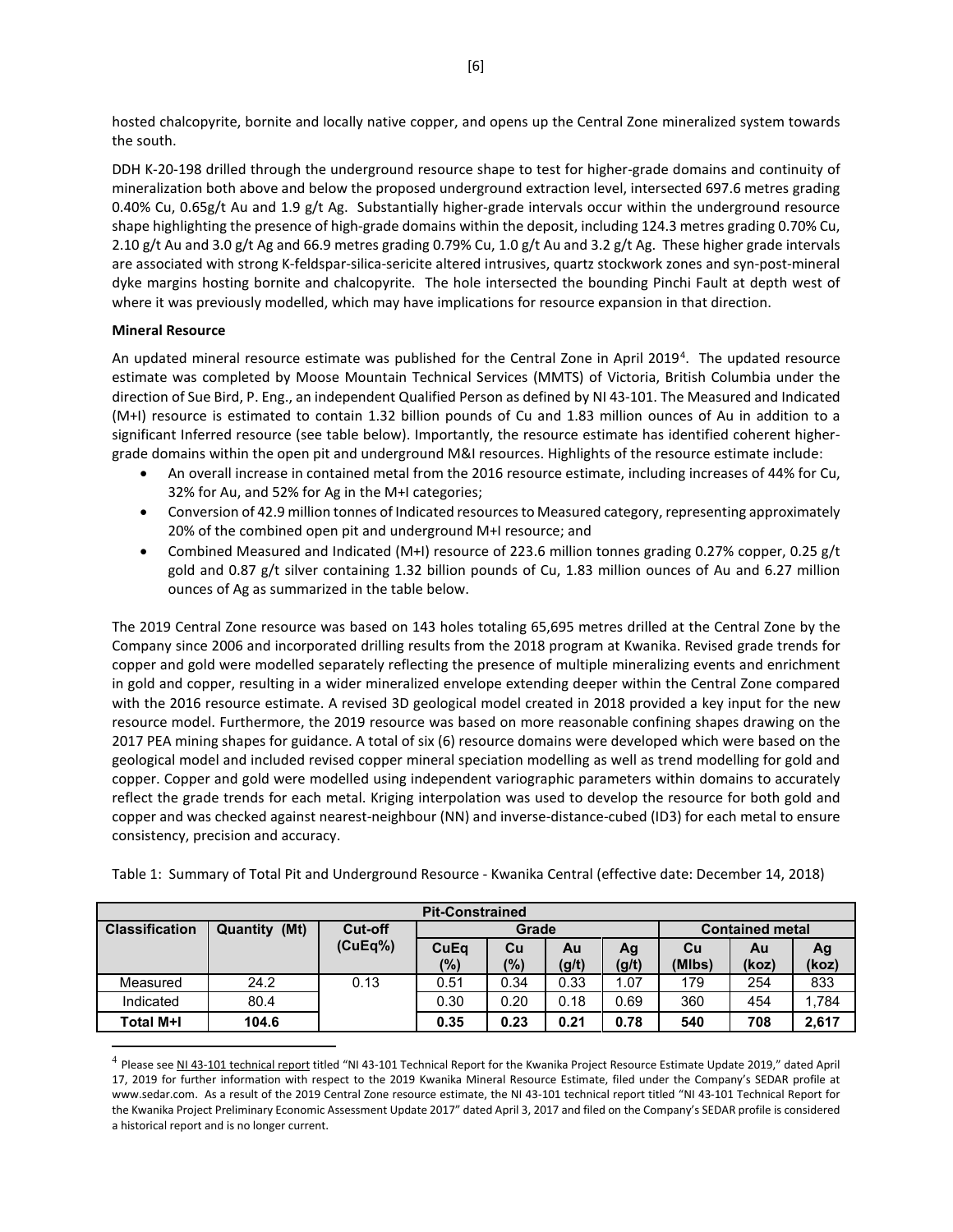| Inferred              | 5.7                  |                                         | 0.23                                | 0.16         | 0.13        | 0.65        | 20                     | 25                     | 119         |  |
|-----------------------|----------------------|-----------------------------------------|-------------------------------------|--------------|-------------|-------------|------------------------|------------------------|-------------|--|
| <b>Underground</b>    |                      |                                         |                                     |              |             |             |                        |                        |             |  |
| <b>Classification</b> | Quantity (Mt)        | Confining                               |                                     | Grade        |             |             |                        | <b>Contained metal</b> |             |  |
|                       |                      | <b>Shape</b><br><b>Basis</b><br>(CuEq%) | <b>CuEq</b><br>$(\%)$               | Cu<br>$(\%)$ | Au<br>(g/t) | Ag<br>(g/t) | Cu<br>(MIbs)           | Au<br>(koz)            | Ag<br>(koz) |  |
| Measured              | 18.7                 | 0.27                                    | 0.58                                | 0.36         | 0.40        | 1.15        | 151                    | 239                    | 692         |  |
| Indicated             | 100.2                | confining                               | 0.44                                | 0.29         | 0.27        | 0.92        | 634                    | 884                    | 2,964       |  |
| Total M+I             | 118.9                | shape -                                 | 0.46                                | 0.30         | 0.29        | 0.96        | 784                    | 1,123                  | 3,656       |  |
| Inferred              | 84.7                 |                                         | 0.27                                | 0.17         | 0.18        | 0.60        | 319                    | 480                    | 1,634       |  |
|                       |                      |                                         | <b>Combined Pit and Underground</b> |              |             |             |                        |                        |             |  |
| <b>Classification</b> | <b>Quantity (Mt)</b> | <b>Cut-off</b>                          |                                     | Grade        |             |             | <b>Contained metal</b> |                        |             |  |
|                       |                      | (CuEq%)                                 | CuEq<br>(%)                         | Cu<br>$(\%)$ | Au<br>(g/t) | Ag<br>(g/t) | Cu<br>(MIbs)           | Au<br>(koz)            | Ag<br>(koz) |  |
| Measured              | 42.9                 | As                                      | 0.54                                | 0.35         | 0.36        | 1.10        | 330                    | 493                    | 1,525       |  |
| Indicated             | 180.6                | applicable                              | 0.38                                | 0.25         | 0.23        | 0.82        | 994                    | 1,338                  | 4,748       |  |
| Total M+I             | 223.6                | for pit and<br>ug from                  | 0.41                                | 0.27         | 0.25        | 0.87        | 1,324                  | 1,831                  | 6,273       |  |
| Inferred              | 90.4                 | above                                   | 0.26                                | 0.17         | 0.17        | 0.60        | 339                    | 504                    | 1,753       |  |

Central Zone Resource Notes:

- Resources are reported within a combined open pit and underground shape to define "reasonable prospects of eventual economic extraction". Open-pit constrained mineral resources are confined to an open pit shell above the potential block cave and created using an NSR cut-off grade of CAD\$11.30. Underground resources contain all material confined within a shape defined by the 0.27% CuEq cut-off. Mineral resources are not mineral reserves and do not have demonstrated economic viability. All figures are rounded to reflect the relative accuracy of the estimate.
- Open pit constrained mineral resources are reported at a copper equivalent cut-off of 0.13% and underground resources report all material within shapes defined by the 0.27% CuEq grade shell. The cut-offs are based on prices of US\$3.25/lb of copper, US\$1,350/oz of gold, US\$17/oz of silver and assumed recoveries of 91% for copper, 75% for gold, 75% for silver.
- Copper equivalents are calculated using the formula below based on metal prices of US\$3.25/lb of copper, US\$1,350/oz of gold and US\$17/oz of silver. Metal recoveries of 91% for copper, 75% for gold and 75% for silver have been applied to the copper equivalent calculations.
- CuEq = Cu% + ((Augpt/31.1034\*AuPrice\*AuRecovery) + (Aggpt/31.1034\*AgPrice\*AgRecovery)) / (CuPrice\*CuRecovery\*22.0462)

# **Stardust Project**

Pursuant to the Transaction with Sun Metals, the Company acquired a 100% interest in the Stardust Project, a carbonate replacement deposit ("CRD") located in north-central British Columbia. Stardust is a large mineralized system with true district potential. It features a 2.2-km corridor of mineralization including four mineralization styles typical of a CRD system: porphyry, skarn, manto and epithermal vein. Stardust is one of the few CRD systems with all CRD components fully intact.

The Stardust Project is located in British Columbia, Canada, an area of political stability that has a well established regulatory regime and a government that has demonstrated strong support for the mining industry. In addition to a stable and well-regulated legal and governance environment, infrastructure is a strong contributor to British Columbia's standing as a prime location to operate in and this is particularly true at Stardust. The project is located 38 km east of a rail spur which connects to Prince George, British Columbia, and is located the same distance from a single-phase power grid. A 230-kV power line, which connects the currently closed Kemess mine to the BC power grid, is located approximately 80 km northeast of the project. The project is accessible by road, and is an approximately two hour drive north from Fort St James on maintained Forest Service Roads. Climate conditions are also favorable in the area with moderate precipitation in both summer and winter, meaning year-round road access to Stardust is possible.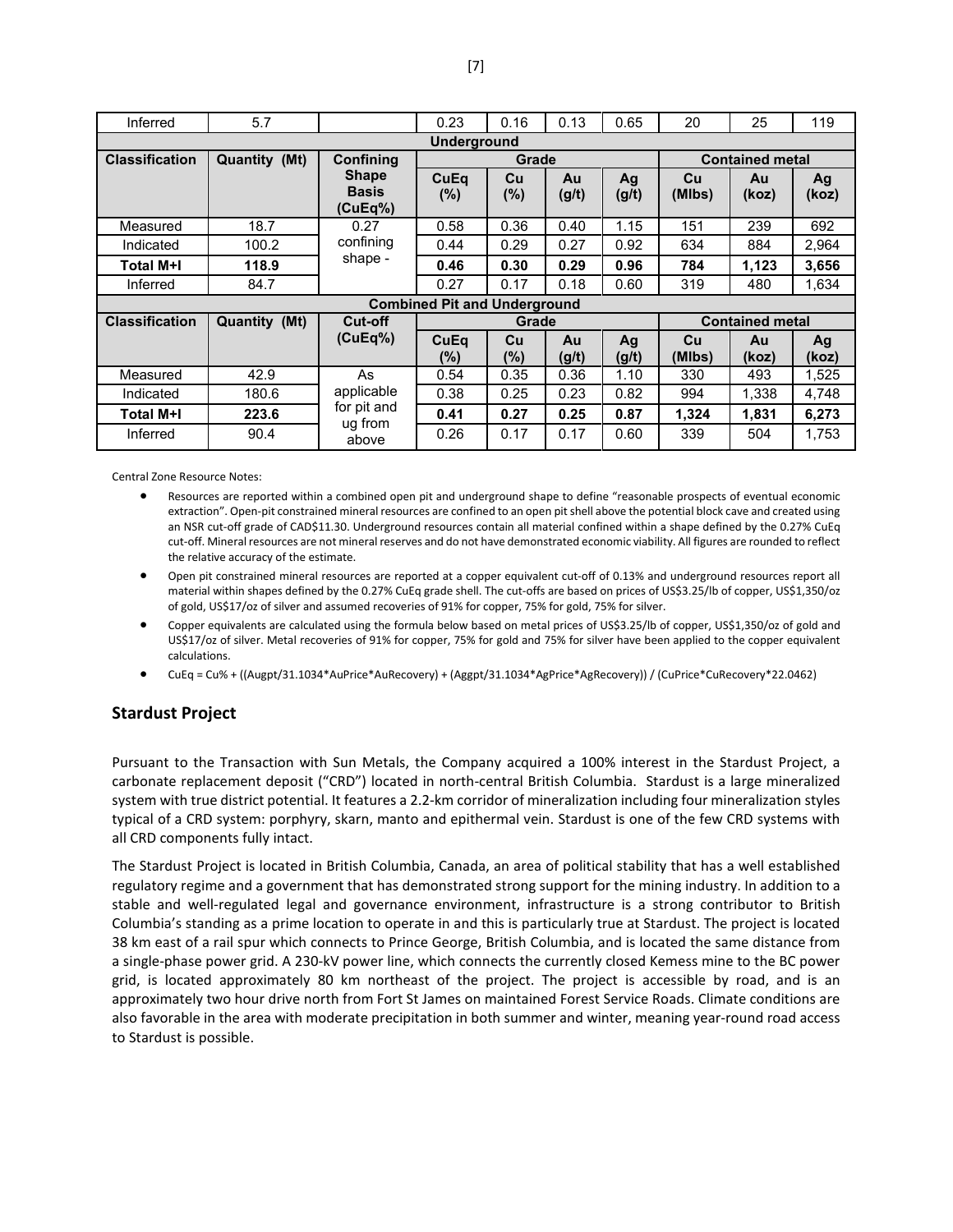#### **Exploration**

Approximately \$25 million has been invested in historic exploration including 80,000 metres of drilling over 390 holes, 5,800 soil samples, two airborne magnetic and extensive mapping and prospecting.

Subsequent to the historic drilling, Sun Metals has had significant discovery success at Stardust, has drilling approximately 32,220m of diamond drill core in 63 holes from 2018 to 2020. Most of this drilling was focused on the discovery and delineation of the 421 zone, which was discovered in 2018 by one of that year's strongest copper-gold drill holes in North America, DDH18-SD-421, which returned 100 metres of [5](#page-7-0).05% CuEq<sup>5</sup>. In 2019 and 2020, Sun Metals built on that success and materially expanded the known mineralized zones, building continuity of mineralization from surface down to 900 metres depth.

In addition to this, Sun Metals conducted surficial geochemical surveys consisting of 9,812 soils samples and 122 rock samples. An airborne geophysical survey consisting of 1,128 line km with a versatile time domain electromagnetic (VTEM™plus) system and a horizontal magnetic gradiometer. Ground geophysical surveys consisting of 71.85 line km of large loop electromagnetics (EM), 28.1 line km of Induced Polarization, 28.09km of ground magnetics, 3km of magnetotellurics and 19 drill holes were surveyed with a down hole EM system. A Light Detection and Ranging survey (LiDAR) coupled with an aerial photo acquisition covering 88.3 km<sup>2</sup> was also conducted over the project area.

#### **Mineral Resource**

On May 17, 2021, the Company announced a new mineral resource estimate for Stardust<sup>[6](#page-7-1)</sup> which incorporates the 421 zone and the Canyon Creek zone, and consists of Indicated mineral resources totaling 1,962,900 tonnes at 2.59% CuEq<sup>[7](#page-7-2)</sup>, 1.31% Cu, 1.44 g/t Au and 27.1 g/t Ag and Inferred mineral resources totaling 5,843,200 tonnes at 1.88% CuEq, 0.86% Cu, 1.17 g/t Au and 20.0 g/t Ag all at a cut-off of US \$65/tonne and 2.5 metre minimum mining width.

| <b>Resource</b>       | Tonnes >   | <b>Grades</b> |          |          |      |  |
|-----------------------|------------|---------------|----------|----------|------|--|
| <b>Classification</b> | <b>COG</b> | %Cu           | $g/t$ Au | $g/t$ Ag | CuEq |  |
| Indicated             | 1,962,900  | 1.31          | 1.44     | 27.1     | 2.59 |  |
| Inferred              | 5,843,200  | 0.86          | 1.17     | 20.0     | 1.88 |  |

Table 1 – Summary of Indicated and Inferred Resources

| Indicated         |                        |      | <b>Grades</b> |          |      |  |
|-------------------|------------------------|------|---------------|----------|------|--|
| $COG \frac{1}{2}$ | Tonnes ><br><b>COG</b> | %Cu  | $g/t$ Au      | $g/t$ Ag | CuEq |  |
| 65                | 1,962,888              | 1.31 | 1.44          | 27.1     | 2.59 |  |
| 85                | 1,603,223              | 1.48 | 1.62          | 30.2     | 2.93 |  |
| 105               | 1,309,183              | 1.65 | 1.82          | 33.2     | 3.25 |  |
| 125               | 1,061,374              | 1.83 | 2.02          | 36.2     | 3.60 |  |

Table 2- Resource Sensitivity to changes in cut-off grade

|                                | Inferred     | <b>Grades</b> |          |          |             |  |  |
|--------------------------------|--------------|---------------|----------|----------|-------------|--|--|
| <b>COG</b><br>$\frac{2}{3}$ /t | Tonnes > COG | %Cu           | $g/t$ Au | $g/t$ Ag | <b>CuEq</b> |  |  |
| 65                             | 5,843,160    | 0.86          | 1.17     | 20.0     | 1.88        |  |  |
| 85                             | 4,317,343    | 0.97          | 1.35     | 22.6     | 2.15        |  |  |
| 105                            | 3,091,762    | 1.10          | 1.54     | 24.9     | 2.43        |  |  |
| 125                            | 2,158,409    | 1.24          | 1.73     | 27.6     | 2.73        |  |  |

<span id="page-7-0"></span> $<sup>5</sup>$  See press release dated November 14, 2018 available under Sun Metals' profile on SEDAR at www.sedar.com</sup>

<span id="page-7-1"></span><sup>&</sup>lt;sup>6</sup> See press release dated May 17, 2021 available at [www.northwestcopper.ca](http://www.northwestcopper.ca/) and under the Company's profile on SEDAR at www.sedar.com

<span id="page-7-2"></span><sup>&</sup>lt;sup>7</sup> The following equation was used to calculate copper equivalence: CuEq = Copper (%) + (Gold (g/t) x 0.718) + (Silver (g/t) x 0.009).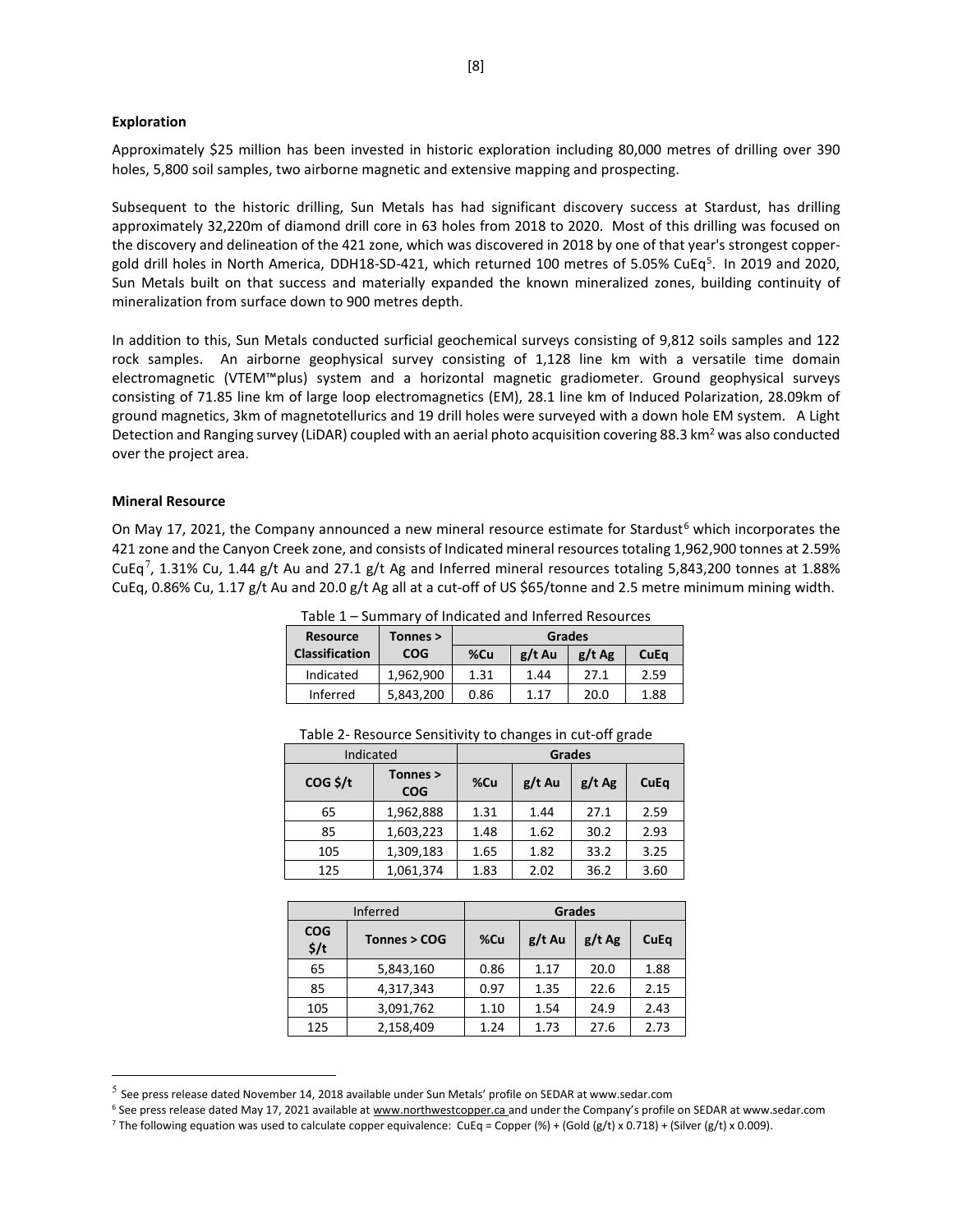Notes:

• Mineral resources are not mineral reserves and do not have demonstrated economic viability. There is no certainty that all or any part of the mineral resources estimated will be converted into mineral reserves. The estimate of mineral resources may be materially affected by geology, environment, permitting, legal, title, taxation, sociopolitical, marketing or other relevant issues. Inferred mineral resources have a great amount of uncertainty as to their existence and as to whether they can be mined economically. It cannot be assumed that all or part of the Inferred mineral resources will ever be upgraded to a higher category.

The updated Stardust mineral resource estimate was prepared by Ronald G. Simpson, P.Geo, of GeoSim Services Inc., and replaces the previous Stardust mineral resource estimate<sup>[8](#page-8-0)</sup>. The data cut-off used for the resource estimate is March 31, 2021. CIM Definition standards (2014) were used for reporting the mineral resources. The database for Stardust contains 206 drill holes representing 74,253 m of drilling. Grade estimation is based on 186 drill holes and 3,124 composites of nominal 2.0-m lengths. Reasonable prospects for economic extraction were determined by applying a minimum mining width of 2.5 m and excluding isolated blocks and clusters of blocks that would likely not be mineable. The base case cut-off of US\$65/t was determined based on metal prices of US \$3.25/lb copper, US \$1,600/oz gold and US \$20/oz silver, underground mining cost of US \$45/t, processing cost of US \$15/t and G&A cost of US \$5/t. Recoveries used in calculation of the base case cut-off were based on recent metallurgical test results and were assumed to be 94% for gold and copper and 86% for silver. Block tonnes were estimated using a density of 3.4 g/cm 3 for mineralized material. Six separate mineral domain models were created in Leapfrog Geo to constrain the estimate. Minimum width used for the wireframe models was 1.5 m. For grade estimation, 2.0-metre composites were created within the zone boundaries using the best-fit method. Capping values on composites were used to limit the impact of outliers. For the zone 2 domain, gold was capped at 15  $g/t$ , silver at 140  $g/t$  and copper at 7.5%. For all other domains, gold was capped at 6 g/t, silver at 140 g/t and copper at 5%.

Grades were estimated using the inverse distance cubed method. Dynamic anisotropy was applied using trend surfaces from the vein models. A minimum of 3 and maximum of 12 composites were required for block grade estimation. Blocks were classified based on drill spacing. Blocks falling within a drill spacing of 30 m within zones 2, 3, and 6 were initially assigned to the Indicated category. All other estimated blocks within a maximum search distance of 100 m were assigned to the Inferred category. Blocks were reclassified to eliminate isolated Indicated resources within Inferred resources. Totals may not sum due to rounding.

# **Top Cat Project**

On July 15, 2019 the Company optioned a group of claims covering approximately 21,600 hectares in central British Columbia.

The Company may earn a 100% interest by:

- Making staged cash payments totaling \$340,000 over 5 years; \$18,000 of which was paid on signing. On November 7, 2019, the Company issued 41,666 common shares at a fair value of \$18,333 in lieu of cash payment pursuant to the option agreement. On July 13, 2020, the Company paid \$22,000 pursuant to the option agreement;
- Issuing a total of 750,000 common shares in stages over a 5-year period. On August 2, 2019, 50,000 common shares were issued upon TSX Venture Exchange approval of the option agreement. On July 13, 2020, the Company issued 50,000 common shares with fair value of \$28,000 pursuant to the option agreement;
- Incurring a total of \$1,250,000 in exploration expenditures over a 5-year period with a minimum of \$100,000 to be spent before the first anniversary of the agreement, which minimum expenditure requirement has been met; and
- Granting the optionors a 3% net smelter royalty (NSR) on the property, subject to the Company's right to purchase a 2% NSR for \$2,000,000 at any time prior to the first anniversary of commercial production.

<span id="page-8-0"></span><sup>8</sup> Please see NI 43-101 technical report titled "Stardust Project NI 43-101 Technical Report" with an effective date of January 8, 2018 available under Sun Metals Corp.'s SEDAR profile a[t www.sedar.com](http://www.sedar.com/) for the previous mineral resource on the Stardust deposit.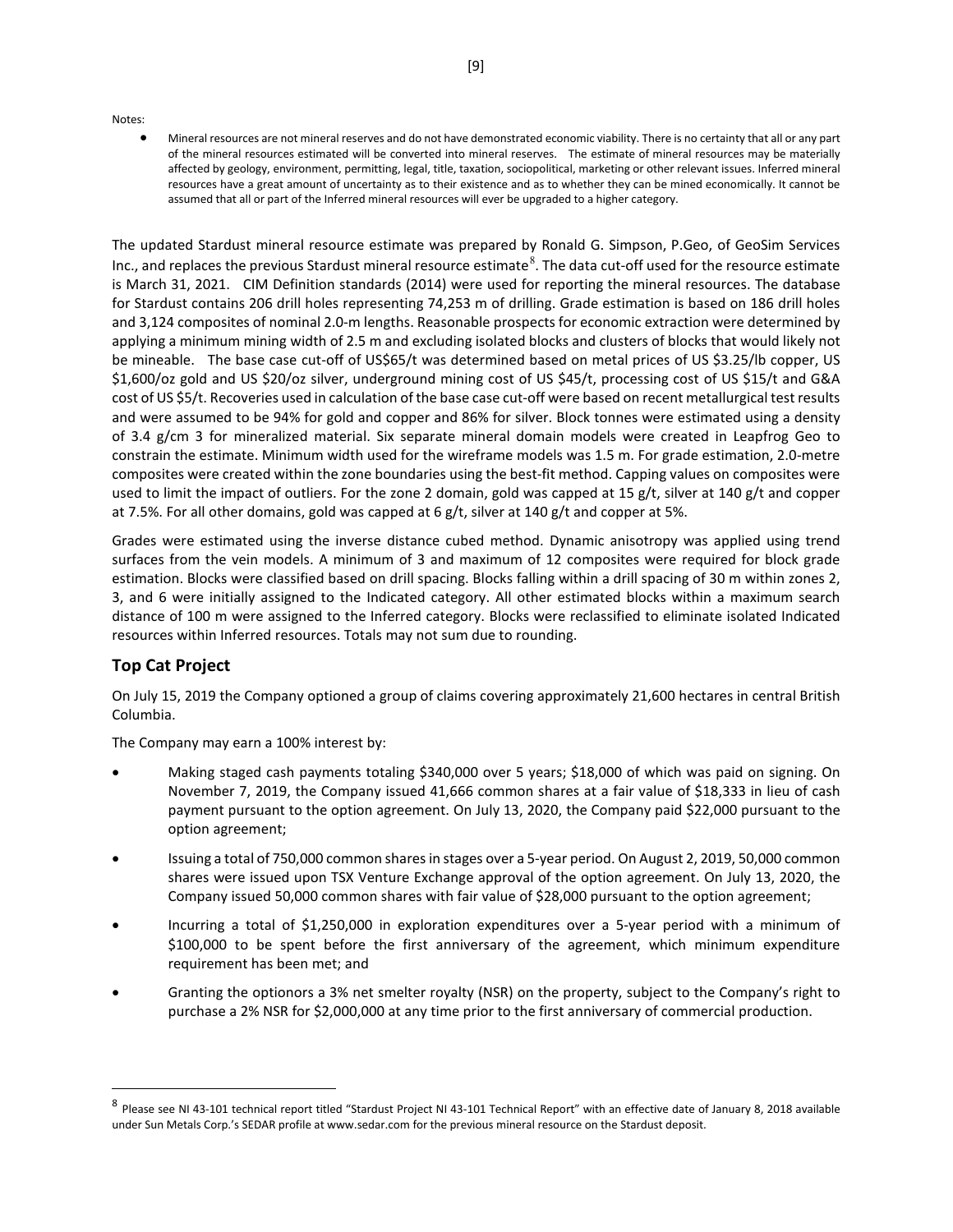#### **Exploration**

Company geologists completed a mapping and sampling program at Top Cat in September 2019, collecting 79 rock and 282 soil and stream sediment samples from six (6) prospective localities on the property. Copper mineralization, in the form of chalcopyrite and/or bornite, was observed at all six localities and gold assays from trace to 6.50 g/t Au were returned from the sampling. NorthWest completed a follow-up IP and mapping/sampling program at Top Cat in 2020 in order to develop future drill targets.

Two target areas in particular stand out on the Top Cat property, one of which was the focus of the 2020 work program as follows:

#### *Nova*

The Nova area is located in the northern portion of the property area and is largely overlain by till with local angular mineralized magnetite-sulphide bearing pyroxenite boulders underlain by an intense magnetic anomaly measuring roughly 500m by 800m. Historical boulder samples assay up to 0.52% Cu, 0.327 g/t Au, 4.4 g/t Ag, 0.071 g/t Pt and 0.498 g/t Pd and boulder samples collected by NorthWest in 2019 assay up to 1.39% Cu, 0.69 g/t Au, 6.45 g/t Ag, 0.21 g/t Pt and 1.38 g/t Pd.

Petrographic analysis of the PGE-skarn sample describes a massive skarn dominated by actinolite with lesser magnetite-(ilmenite) and apatite, with scattered patches of chalcopyrite and less abundant bornite altered to covellite. Actinolite is largely interpreted as an alteration product, and when considered with the presence of primary and secondary magnetite associated with copper minerals, suggests magnetic features at Nova may represent the presence of a Cu-Au-PGE bearing pyroxenite or possibly an iron oxide copper-gold system.

Soil sampling completed in 2019 identified a strong Cu-Ag anomaly along the fringe of one of the magnetic anomalies, and an interpreted south-southwestern glacial ice flow direction supports the hypothesis that mineralized till boulders may be sourced from "plug"-like magnetic features following the northwestern trend observed at Nova.

Soil sampling completed by NorthWest in 2019 identified a strong Cu-Ag anomaly along the fringes of the magnetic feature that may be related to mineralization within a buried pyroxenite body, that may be the source of the observed magnetic response.

In 2020 field season a program of geological mapping, soil silt and rock geochemical sampling was focused on Nova area targets and 13.5 km of induced polarization geophysical surveying was completed including three lines at Nova and one to the east.

#### *Cat Mountain*

NorthWest completed a detailed historical data compilation which resulted in the accumulation of 632 rock, and 4,547 soil samples; 69 drill hole logs and related assays from Cat Mountain; and various geophysical surveys dating back to 1974. NorthWest also completed platinum group element ("PGE") analysis on a sample from Nova, and petrographic analysis on samples from Nova and Cat Mountain. The Nova sample returned elevated palladium values clearly correlated with copper.

Cat Mountain has seen over 10,000 metres of drilling in 69 drill holes completed between 1977 and 2007. Most holes are located within the Bet (western) and Hoffman (eastern) zones which are characterized by quartz-magnetite  $\pm$ chalcopyrite-Au veins and as copper replacements in volcanic rocks. The Bet and Hoffman zones occur within a strong magnetic high anomaly along the eastern contact of the Hogem Batholith with volcanics of the Quesnel Terrane. Northeast and northwest-striking faults crosscut and transpose mineralized zones, which is supported by soil geochemical data.

#### **Lorraine Project**

Pursuant to the Transaction with Sun Metals, the Company acquired the Lorraine copper-gold project, located in northcentral B.C., 40 km north of the Stardust project and 270 km northwest of the city of Prince George, B.C. The Lorraine project comprises two contiguous properties, the Lorraine-Jajay and the Jan-Tam-Misty properties. The Company owns 100% of the Lorraine-Jajay property, and 90% of the adjacent Tam-Misty property, and Commander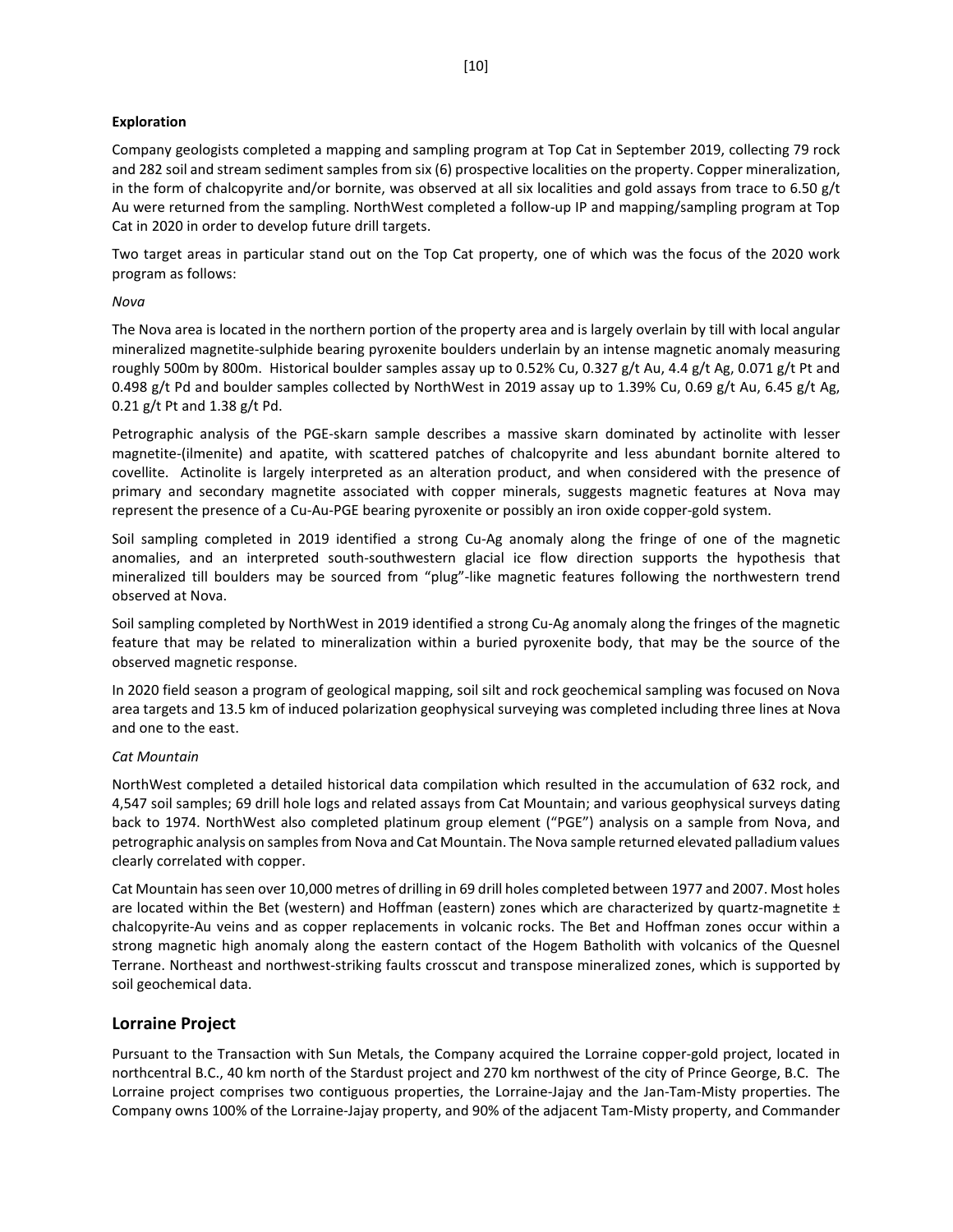Resources holds a 10% carried interest. The combined properties consist of 140 mineral claims and cover an area of approximately 39,046 hectares. The Lorraine project is well served by resource infrastructure, including all-season roads, the Kemess power corridor to the northeast and the Canadian National Railway line to the southwest.

The Tam-Misty property is subject to a 3% NSR royalty, which can be reduced to 1% NSR royalty, and is subject to a capped advanced royalty payment of \$500,000, of which \$450,000 has been paid at February 28, 2021.

Sun Metals entered into an agreement with Teck Resources Limited ("Teck") in November 2020 pursuant to which they acquired Teck's 51% joint venture interest in the Lorraine Project. Pursuant to the terms of the Teck agreement, NorthWest will make the following future payments to Teck in either cash or common shares of the Company:

- \$500,000 payable on the first anniversary of the closing date; and
- \$500,000 payable on the second anniversary of the closing date.

The Company will also make the following contingent milestone payments to Teck in either cash or common shares of the Company:

- \$500,000 upon a Preliminary Economic Assessment;
- \$2,000,000 upon a Feasibility Study; and
- \$5,000,000 upon a construction decision.

Pursuant to the terms of the acquisition, Teck has also retained a 1.0% NSR royalty on all claims that are not already burdened by a royalty and a 0.25% NSR royalty on all claims that are subject to existing royalties. Additionally, if NorthWest sells or options all or a portion of the property to a third party at any time during a 60-month period commencing from the date of the agreement, NorthWest will pay to Teck 20% of the sale proceeds, net of exploration expenses incurred on the property by NorthWest following closing.

#### **Exploration**

In October 2019, Teck completed an airborne survey at the Lorraine Project and there are a number of exploration targets that the Company considers to have high exploration potential. The Company is expecting to conduct field work at the Lorraine property during the 2021 field season.

#### **Mineral Resource**

The Upper Main, Lower Main and Bishop zones at Lorraine were the subject of a 2012, NI 43-101 resource estimate published by Lorraine Copper Corp. titled "Summary Report on the Lorraine-Jajay Property Omineca Mining Division, B.C."<sup>[9](#page-10-0)</sup> with an effective date of December 16, 2015. In that report, Gary Giroux, P.Eng. a qualified person as defined under NI 43-101 provided the following estimate:

| Resource<br>Category <sup>10</sup> | Tonnes     | Copper<br>(% ) | Gold<br>(g/t) |
|------------------------------------|------------|----------------|---------------|
| Indicated                          | 6,419,000  | 0.61           | 0.23          |
| Inferred                           | 28,823,000 | 0.45           | 0.19          |

A qualified person as defined under NI 43-101 has not completed sufficient work to classify the above historical estimate as a current mineral resource. NorthWest is not treating the historical estimate as a current mineral

<span id="page-10-0"></span> $9$  See updated and amended NI 43-101 Technical Report entitled "Summary Report on the Lorraine-Jajay Property Omineca Mining Division, B.C." with an effective date of December 16, 2015, as amended July 22, 2016, which can be found on Lorraine Copper Corp.'s profile on SEDAR at www.sedar.com.

<span id="page-10-1"></span> $10$  The cut-off grade used in the resource estimate was 0.2% copper (Cu).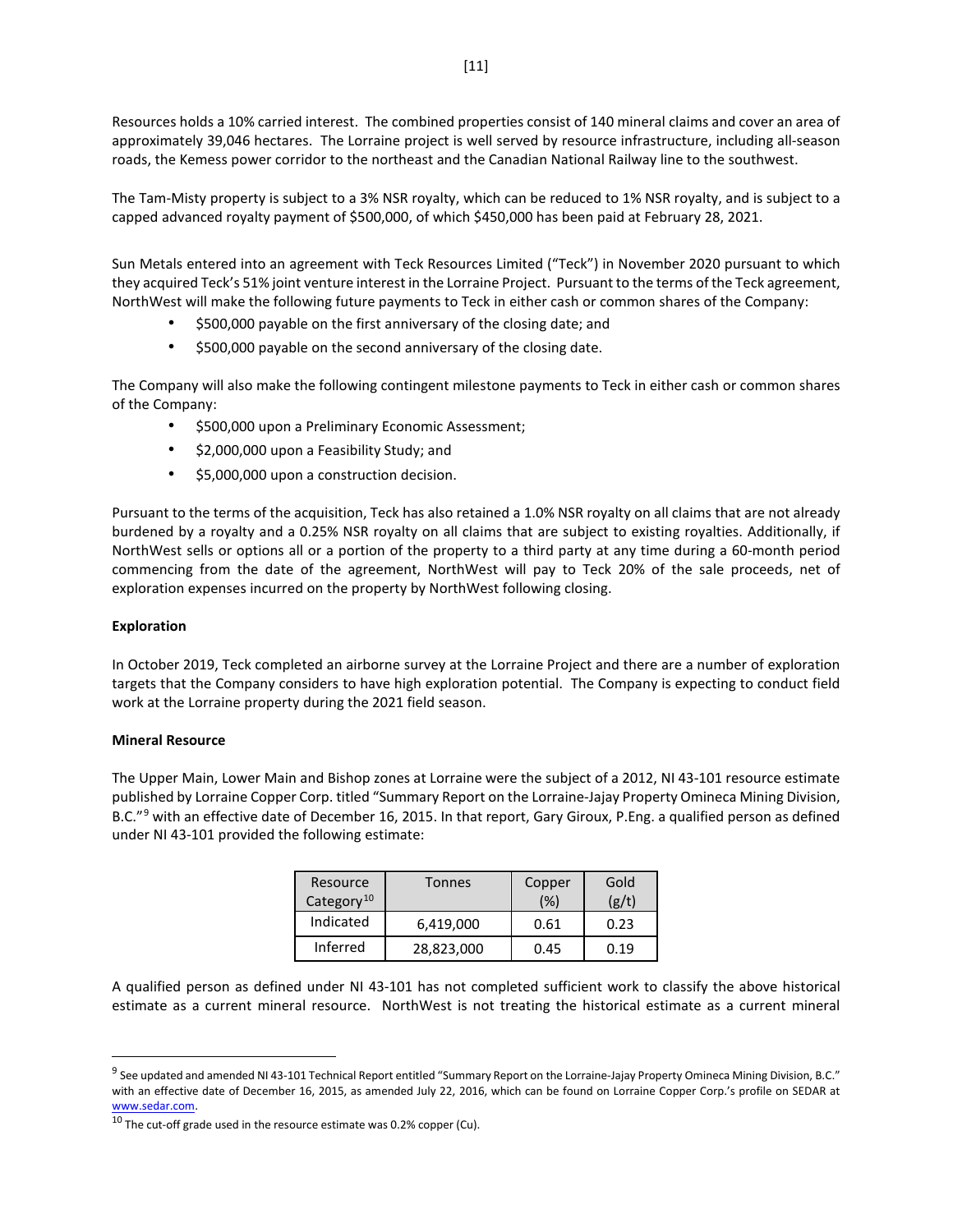resource. Mineral resources are not mineral reserves and do not have demonstrated economic viability. There is no certainty that all or any part of the mineral resources estimated will be converted into mineral reserves.

#### **East Niv**

The Company acquired East Niv by staking in 2018 and conducted a limited filed program which returned some encouraging results. East Niv lies within Mesozoic volcanic rocks of the Stikine Terrane along the unconformity between the Upper Triassic Takla and Early Jurassic Hazelton Groups and is located approximately 40 km SW of the Kemess Minesite.

On August 14, 2019 the Company reported results of field work completed on the East Niv property located 40km SW of the Kemess Mine. The work identified a newly recognized cluster of partially outcropping copper-gold porphyry and related high-grade Cu-Au vein occurrences located in a dilatant jog within a major regional structure that the Company believes has the potential to host multiple mineralized porphyry centers. The property was expanded to 6,405 hectares.

On July 27, 2020 the Company reported on preliminary results from the mapping and sampling program conducted at East Niv to that point during the 2020 field season. Several areas of interest were identified along a 3.5 km long by up to 1.3 km wide northwest-southeast prospective trend from treeline to valley floor consisting of discrete magnetic high features, several mineralized occurrences and correlated anomalous copper soil geochemistry from prior analytical results and preliminary 2020 field XRF results. The main showing, first identified in 2019 and grading up to 0.82% copper, 1.14 g/t gold in composite grab samples was extended significantly in strike extent, and a second mineralized monzodiorite outcrop, measuring 200 by up to 50m in width was discovered 650 metres to the east.

On October 7, 2020, NorthWest reported the balance of the results from the 2020 field program at East Niv. The mapping, sampling and a 17.5 line km IP geophysical survey completed during the quarter have outlined a previously unknown, 3.5 sq km multiparameter porphyry copper-gold target at East Niv encompassing a number of porphyrystyle copper-gold occurrences, demonstrating regional scale potential and the property was expanded to over 20,750 hectares.

#### **Other Projects**

NorthWest also holds a 100% interest in several other properties and an approximately 56.3% interest in one additional property in joint venture partnership with Fjordland Exploration Inc. The majority of the properties are located in the Quesnel Trough of British Columbia and eastern limb of the Stikine Terrane. The Quesnel Trough is host to the Kemess, Mt. Milligan, Mt. Polley, New Afton, and Copper Mountain porphyry copper-gold deposits.

The Atty property was impaired in full and recorded an impairment of \$1,474,973 during the fiscal year ended February 29, 2020.

During the fiscal year ended February 28, 2021, the Company also recorded an impairment of \$20,056 on the ATG property.

Details of NorthWest's property portfolio in BC can be found on the Company's website at [https://northwestcopper.ca.](https://northwestcopper.ca/)

#### **SELECTED FINANCIAL INFORMATION**

Management is responsible for the Annual Financial Statements referred to in this MD&A, and provided officers' disclosure certifications filed with the Canadian provincial securities commissions. Although the Company's Audit Committee reviews the Annual Financial Statements and MD&A and makes recommendations to the Company's Board of Directors, (the "Board'), it is the Board which has final approval of the Annual Financial Statements and MD&A. The Annual Financial Statements have been prepared using accounting policies in compliance with International Financial Reporting Standards ("IFRS") and interpretations of the IFRS Interpretations Committee ("IFRIC") as issued by the International Accounting Standards Board ("IASB"), effective February 28, 2021. Our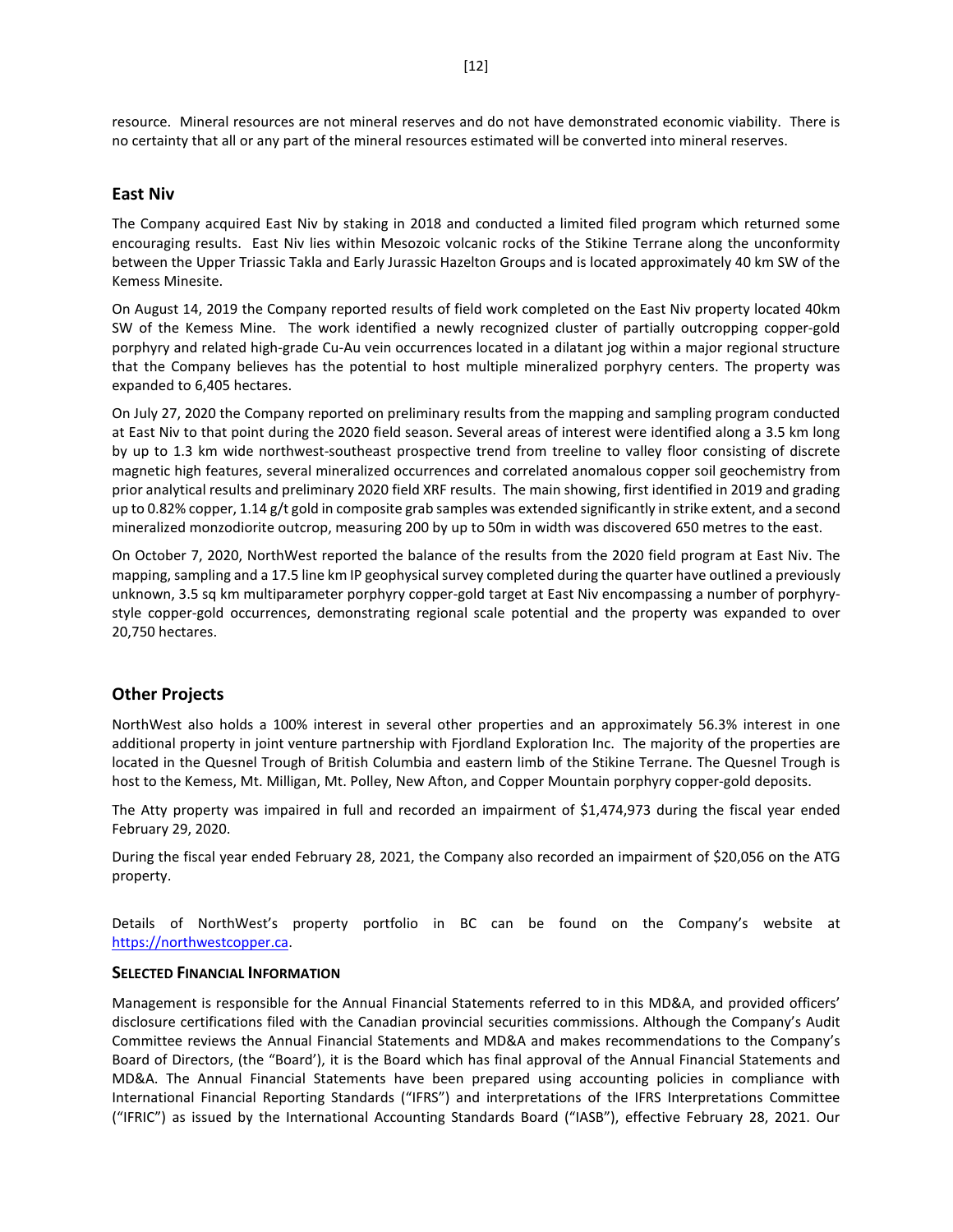significant accounting policies are presented in Note 2 of the Annual Financial Statements; we followed these accounting policies consistently throughout the year.

The Company's policy is to capitalize exploration and evaluation expenditures. Costs incurred before the Company has obtained the legal rights to explore an area are recognized in profit or loss.

The financial data presented below for the current and comparative periods was derived from the financial statements prepared in accordance with IFRS. NorthWest raises its financing and incurs head office expenses in Canadian dollars and therefore, it has been determined to have a Canadian dollar functional currency.

The Company conducts its business in a single operating segment which is the mineral exploration business in Canada. The Company's exploration and evaluation assets are located in Canada.

#### **SUMMARY OF FINANCIAL RESULTS FOR EIGHT MOST RECENTLY COMPLETED QUARTERS**

| Fiscal quarter ended | Revenues <sup>1</sup> | Net income<br>$(\text{loss})$ – total | Income (loss) from<br>continuing<br>operations-<br>per share 1,2 | <b>Net</b><br>comprehensive<br>income $(\text{loss})$ –<br>total | Net income<br>(loss) - per<br>share <sup>2</sup> |
|----------------------|-----------------------|---------------------------------------|------------------------------------------------------------------|------------------------------------------------------------------|--------------------------------------------------|
|                      |                       | \$                                    |                                                                  | \$                                                               | \$                                               |
| February 28, 2021    | Nil                   | (165,310)                             | (0.01)                                                           | (165, 310)                                                       | (0.01)                                           |
| November 30, 2020    | Nil                   | (84, 688)                             | (0.00)                                                           | (84, 688)                                                        | (0.00)                                           |
| August 31, 2020      | Nil                   | (227, 747)                            | (0.00)                                                           | (227, 747)                                                       | (0.00)                                           |
| May 31, 2020         | Nil                   | (223,779)                             | (0.00)                                                           | (223, 779)                                                       | (0.00)                                           |
| February 29, 2020    | Nil                   | (2,564,241)                           | (0.05)                                                           | (2,564,241)                                                      | (0.05)                                           |
| November 30, 2019    | Nil                   | (290.911)                             | (0.01)                                                           | (290.911)                                                        | (0.01)                                           |
| August 31, 2019      | Nil                   | (197,824)                             | (0.00)                                                           | (197, 824)                                                       | (0.00)                                           |
| May 31, 2019         | Nil                   | (452, 468)                            | (0.01)                                                           | (452, 468)                                                       | (0.01)                                           |

Note 1: Revenues exclude interest income. Fully diluted per share amounts are not scheduled as they would be anti-dilutive.

Note 2: Income/(loss) per share is rounded to the nearest whole cent.

The Company's net loss for the quarter ended February 28, 2021 increased by \$0.1 million compared to the net loss for the quarter ended November 30, 2020.

The Company's net loss for the quarter ended November 30, 2020 decreased by \$0.1 million compared to the net loss for the quarter ended August 31, 2020, primarily due to the income tax recovery recorded in the quarter ended November 30, 2020 due to flow-through expenditures incurred during the quarter.

The Company's net loss for the quarter ended August 31, 2020 remained consistent with the net loss for the quarter ended May 31, 2020.

The Company's net loss for the quarter ended May 31, 2020 decreased by \$2.3 million compared to the net loss for the quarter ended February 29, 2020, primarily due to the impairment loss recorded in the quarter ended February 29, 2020 in regards to the ATG property.

The Company's net loss for the quarter ended February 29, 2020 increased by \$2.3 million compared to the net loss for the quarter ended November 30, 2019, primarily due to the impairment loss recorded in the quarter ended February 29, 2020 in regards to the ATG property.

The Company's net loss for the quarter ended November 30, 2019 increased by \$0.1 million compared to the net loss for the quarter ended August 31, 2019.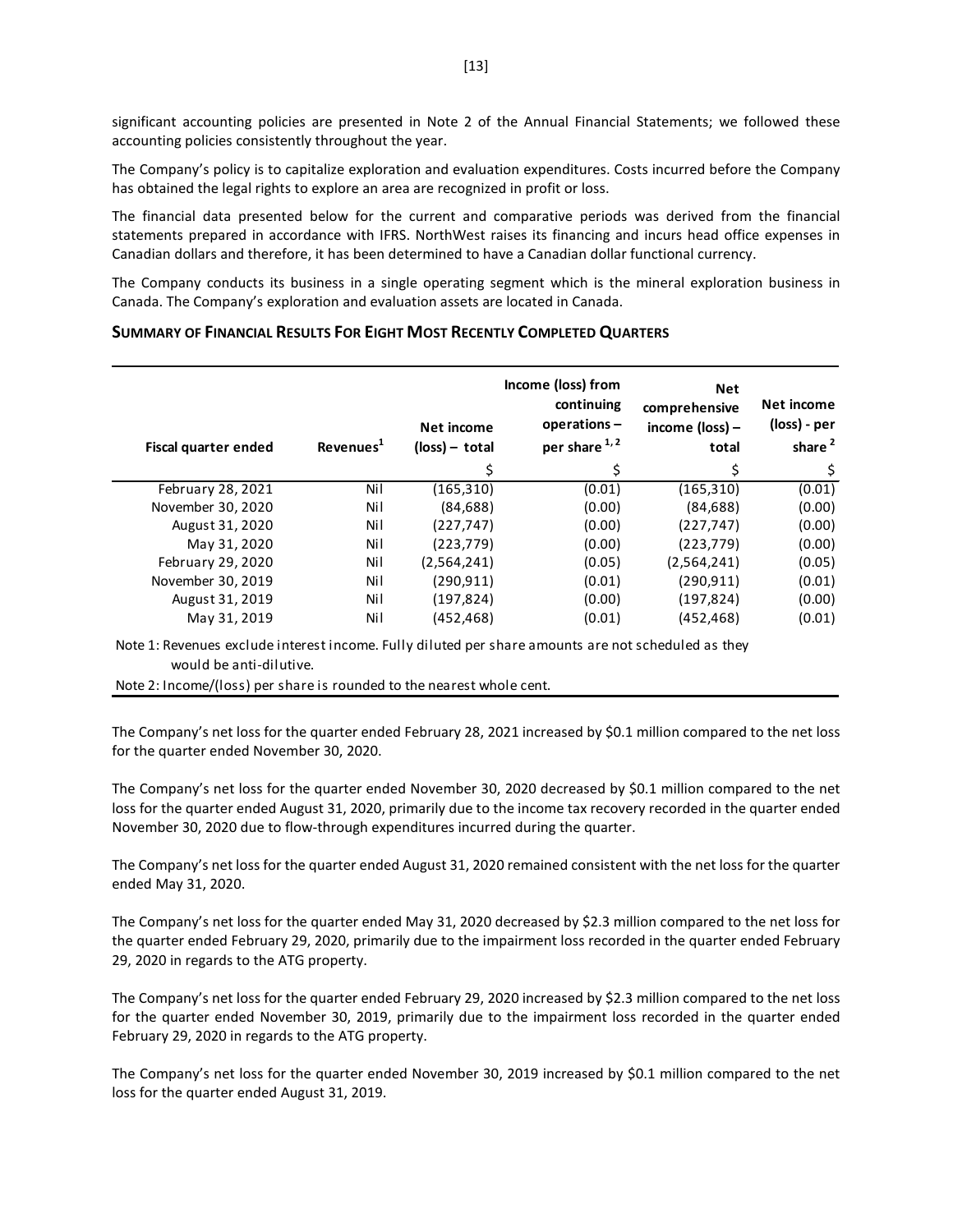The Company's net loss for the quarter ended August 31, 2019 decreased by \$0.3 million compared to the net loss for the quarter ended May 31, 2019, primarily due higher stock based compensation expense incurred in the quarter ended May 31, 2019.

## **RESULTS OF OPERATIONS**

| Financial year ended:                 | February 28, 2021 | February 29, 2020 | February 28, 2019 |
|---------------------------------------|-------------------|-------------------|-------------------|
|                                       |                   |                   |                   |
| Total revenues                        | Nil               | Nil               | Nil               |
| Net Income (loss) $1$                 |                   |                   |                   |
| In Total                              | (701, 524)        | (3,505,444)       | 171,749           |
| Per share <sup>2</sup>                | (0.01)            | (0.07)            | 0.00              |
| Comprehensive Income (loss) $1$       |                   |                   |                   |
| In Total                              | (701, 524)        | (3,505,444)       | 171,749           |
| Per share <sup>2</sup>                | (0.01)            | (0.07)            | 0.00              |
| Total assets                          | 19,709,950        | 19,369,718        | 18,806,757        |
| Total long term financial liabilities | 46,964            | 358,080           | Nil               |

Note 1 - The net income and the comprehensive loss for the financial year ended February 28, 2021 includes \$20,056 (2020 - \$2,460,626; 2019 - \$159,835) in exploration costs written down.

Note 2 - Fully diluted per share amounts are not shown as the effect is anti-dilutive.

# **FISCAL YEAR ENDED FEBRUARY 28, 2021 VS FISCAL YEAR ENDED FEBRUARY 29, 2020**

For the fiscal year ended February 28, 2021, the net loss was \$701,524 compared to the net loss of \$3,505,444 for the fiscal year ended February 29, 2020, which is a decrease in net loss of \$2,803,920. Major variances are as follows:

- A decrease in share-based compensation of \$523,082 related to the vesting of stock options. The Company granted 95,000 stock options during the fiscal year ended February 28, 2021 compared to 1,675,000 stock options granted during the fiscal year ended February 29, 2020.
- An increase in salaries of \$76,260 due to an increase in the amount of time spent on administration due to increased activity in the Company.
- An increase in corporate development of \$80,764 due to an increase in marketing and promotional advertisements of the Company's exploration work programs.
- A decrease in impairment charge of \$2,440,570 related to the ATG property that was written off during the current year compared to the ATTY and Choo properties that were not renewed in the prior year.
- A decrease of \$139,680 in recovery of flow through share premium in connection with the Company's exploration activities during the year.
- A decrease in interest expense of \$83,435 mainly related to the acceleration of accretion and interest recorded in connection with the repayment of convertible debentures in the fiscal year ended February 29, 2020.
- An increase in other income of \$146,213 mainly related from the exploration tax credit refund from KCC.

#### **FISCAL YEAR ENDED FEBRUARY 29, 2020 VS FISCAL YEAR ENDED FEBRUARY 28, 2019**

For the fiscal year ended February 29, 2020, the net loss was \$3,505,444 compared to the net income of \$171,749 for the fiscal year ended February 28, 2019, which is an increase in net loss of \$3,677,193. Major variances are as follows:

• An increase in share-based compensation of \$382,299 related to the stock options granted during the year.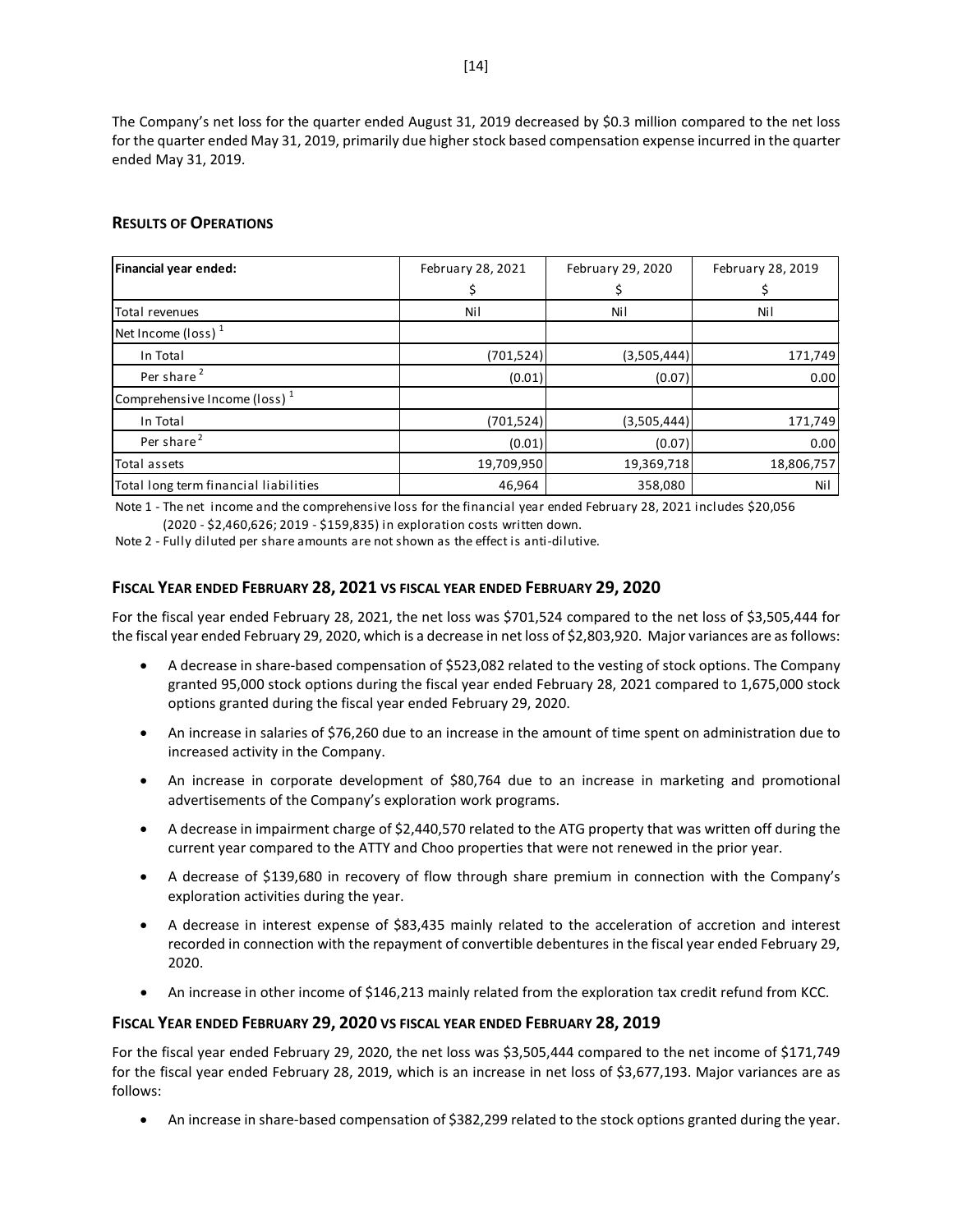- An increase in interest expense of \$101,294 mainly related to the acceleration of accretion and interest recorded in connection with the repayment of convertible debentures.
- A decrease in management income of \$162,454 from the prior year from the management of the Kwanika Project.
- An increase of impairment charge of \$2,300,791 related to Atty and Choo properties where claims were not renewed during the year.
- A decrease in other income of \$1,082,286 from the prior year related to the tax credit refund from KCC.
- An increase in recovery of flow-through share premium of \$442,553 related to the issuances of flowthrough shares during the year.

Additional disclosure concerning NorthWest's general and administrative expenses is provided in the Company's Statements of Loss and Comprehensive Loss contained in the Company's Annual Financial Statements which are available on the Company's website at www.northwestcopper.ca or on its profile on SEDAR at www.sedar.com.

#### **FINANCIAL CONDITION**

At February 28, 2021, the Company had a working capital deficit of \$582,874 compared to a working capital of \$1,709,179 at February 29, 2020. At February 28, 2021, the Company had \$511,847 cash and cash equivalents compared to \$1,802,817 at February 29, 2020.

Total assets at February 28, 2021 are primarily comprised of cash and cash equivalents of \$511,847, investment in the Kwanika JVA of \$16,503,912, and exploration and evaluation assets of \$2,077,196 and deferred transaction costs related to the merger with Sun Metals of \$486,319. Total assets at February 29, 2020 were primarily comprised of cash of \$1,802,817, investment in the Kwanika JVA of \$15,805,900, and exploration and evaluation assets of \$1,529,562. Total assets increased by \$340,232 due primarily to the deferred transaction costs, and the receipt of the \$500,000 short term loan discussed below, partially offset by a reduction in cash due to general and administrative expenditures.

#### **FOURTH QUARTER RESULTS**

For the three months ended February 28, 2021, the net loss was \$165,310 compared to the net loss of \$2,564,241 for the three months ended February 29, 2020, which is a decrease in net loss of \$2,398,931. Major variances are as follows:

- A decrease in share-based compensation of \$247,287 related to the graded vesting of stock options granted during the current and previous quarters.
- A decrease of \$436,855 in recovery of flow through share premium in connection with the Company's exploration activities during the quarter.
- A decrease in impairment charge of \$2,460,626 related to the prior year write-off of the ATTY and Choo properties that were not renewed.
- An increase in other income of \$137,593 mainly related from the exploration tax credit refund from KCC.
- A decrease in interest expense of \$59,979 mainly related to the acceleration of accretion and interest recorded in connection with the repayment of convertible debentures in the quarter ended February 29, 2020.

#### **CASH FLOWS**

The consolidated statement of cash flows shows in the Company's Annual Financial Statements that the net cash position of the Company decreased by \$1,290,970 in the fiscal year ended February 28, 2021. The change is attributable to the cash outflows of \$843,222 used for operating activities and cash outflows of \$1,201,208 used for investing activities less \$753,460 of cash inflow from financing activities. The cash provided by financing activities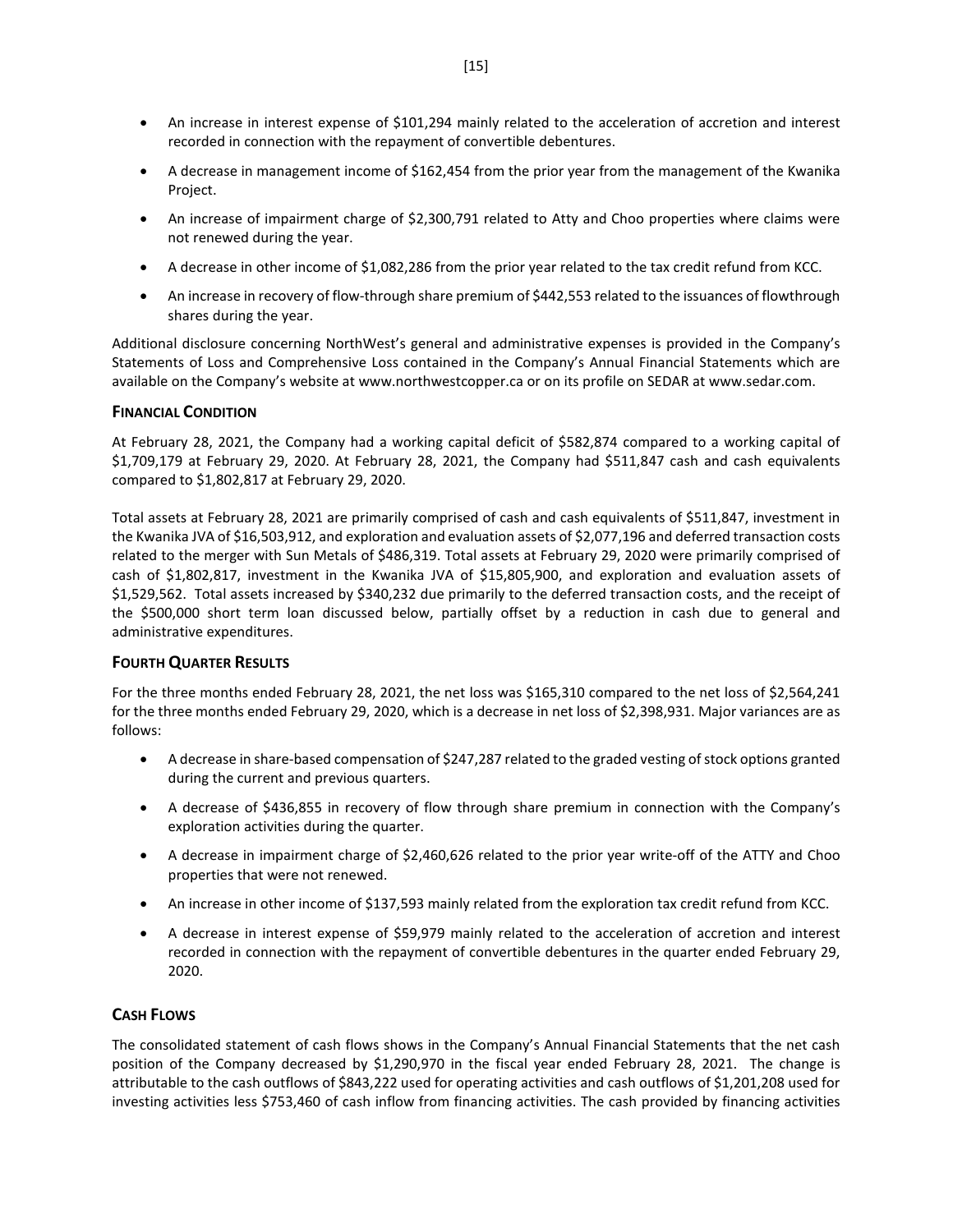were bridge loans received, cash received for warrants and options exercises and a loan received from the government of Canada as part of the government funded COVID-19 financial assistance programs.

#### **LIQUIDITY AND CAPITAL RESOURCES**

As at February 28, 2021, the Company had a working capital deficit of \$582,874.

During the fiscal year ended February 28, 2021, the Company incurred a net loss of \$701,524 and has cumulative losses of \$35,230,502 since inception.

On March 31, 2021, the Company closed a bought-deal private placement offering for aggregate proceeds of \$13,005,000, consisting of 3,750,000 Shares at a price of \$0.80 per Share; 5,000,000 FT Shares at a price of \$1.00 per FT Share; and 4,550,000 Charity FT Shares at a price of \$1.10 per Charity FT Share.

On December 21, 2020, the Company received an aggregate of \$500,000 bridge loans. The principal amount and accrued interest were repaid in March 2021.

On June 4, 2020, the Company issued 136,052 common shares in the capital of the Company at a fair value of \$0.38 per common share in settlement of \$51,700 of debt owing to certain creditors who are at arm's length.

On January 16, 2020, the Company closed a non-brokered private placement financing, issuing 1,931,786 units at a price of \$0.36 per unit for gross proceeds of \$695,443.

On December 19, 2019, the Company completed the second tranche of a non-brokered private placement financing, issuing 442,000 flow-through common shares at a price of \$0.48 per share for gross proceeds of \$212,160.

On December 17, 2019, the Company completed the first tranche of a non-brokered private placement financing, issuing 2,984,000 flow-through common shares at a price of \$0.48 per share for gross proceeds of \$1,432,320.

On September 16, 2019, the Company issued secured convertible debentures for gross proceeds of \$700,000. The debentures bear interest at 12% and are convertible into common shares of the Company at a price of \$0.64 per share. The debentures are secured by the METC proceeds. If not converted to common shares, the debentures were repayable the earlier of March 16, 2021, and 10 days after receipt of the METC proceeds. On January 10, 2020, the Company received the METC proceeds of \$1,082,286 and on January 10, 2020, the Company repaid the debentures plus interest for a total of \$742,000.

On May 17, 2019, the Company completed a non-brokered private placement financing, issuing 2,425,000 flowthrough common shares at a price of \$0.60 per share for gross proceeds of \$1,455,000.

During the fiscal year ended February 28, 2021, 987,500 stock options were exercised for gross proceeds of \$170,000 and 141,345 of warrants were exercised for gross proceeds of \$72,260.

During the fiscal year ended February 29, 2020, 100,000 stock options were exercised for gross proceeds of \$12,000 and 162,500 of warrants were exercised for gross proceeds of \$71,500.

At the date of this MD&A, management believes there is adequate working capital to conduct its operations for the balance of the current fiscal year. The Company is in a position to meet its current obligations as they become due.

#### **OUTSTANDING SHARE DATA**

As at June 4, 2021, the following common shares, stock options, share purchase warrants, Restricted Share Units and Deferred Share Units were outstanding: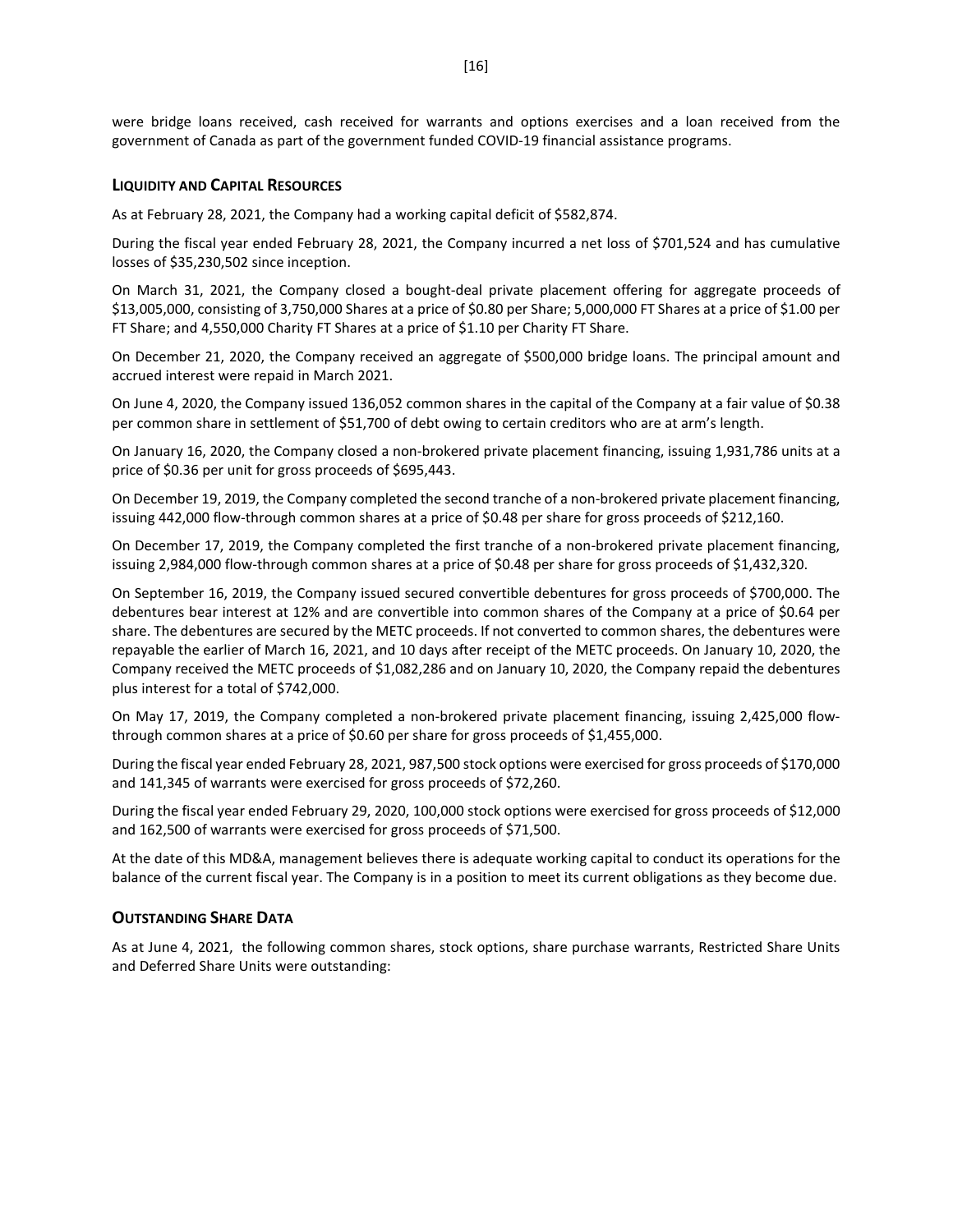| <b>Number of shares</b>   |                |                    |
|---------------------------|----------------|--------------------|
| 126,426,346               |                |                    |
| <b>Number of options</b>  | Exercise price | <b>Expiry date</b> |
| 200,000                   | \$<br>0.60     | November 25, 2021  |
| 712,500                   | \$<br>0.30     | January 30, 2022   |
| 25,000                    | \$<br>0.40     | August 9, 2022     |
| 575,000                   | \$<br>0.30     | April 10, 2023     |
| 938,833                   | \$<br>1.17     | May 2, 2023        |
| 870,750                   | \$<br>1.31     | December 24, 2023  |
| 16,125                    | \$<br>2.14     | March 26, 2024     |
| 737,500                   | \$<br>0.46     | April 10, 2024     |
| 16,125                    | \$<br>2.56     | May 27, 2024       |
| 550,000                   | \$<br>0.42     | February 19, 2025  |
| 862,150                   | \$<br>0.84     | June 11, 2025      |
| 95,000                    | \$<br>0.60     | September 4, 2025  |
| 4,675,000                 | \$<br>0.90     | March 8, 2026      |
| 75,000                    | \$<br>0.75     | April 27, 2026     |
| 58,050                    | \$<br>0.42     | May 3, 2026        |
| 46,440                    | \$<br>0.52     | November 3, 2026   |
| 58,050                    | \$<br>0.61     | May 16, 2027       |
| 10,511,523                | \$<br>0.81     |                    |
| <b>Number of warrants</b> | Exercise price | <b>Expiry date</b> |
| 154,084                   | \$<br>0.50     | December 17, 2021  |
| 107,500                   | \$<br>1.63     | December 31, 2021  |
| 757,338                   | \$<br>0.56     | May 25, 2022       |
| 824,012                   | \$<br>0.52     | January 16, 2022   |
| 16,680                    | \$<br>0.52     | January 17, 2022   |
| 8,901,000                 | \$<br>0.84     | December 17, 2022  |
| 4,646,881                 | \$<br>1.63     | May 2, 2023        |
| 15,407,495                | \$<br>1.05     |                    |
| <b>Number of RSUs</b>     |                | <b>Expiry date</b> |
| 1,975,000                 |                | April 8, 2024      |
| 100,000                   |                | May 27, 2024       |
| 2,075,000                 |                |                    |
| <b>Number of DSUs</b>     |                |                    |
| 1,000,000                 |                |                    |
| 1,000,000                 |                |                    |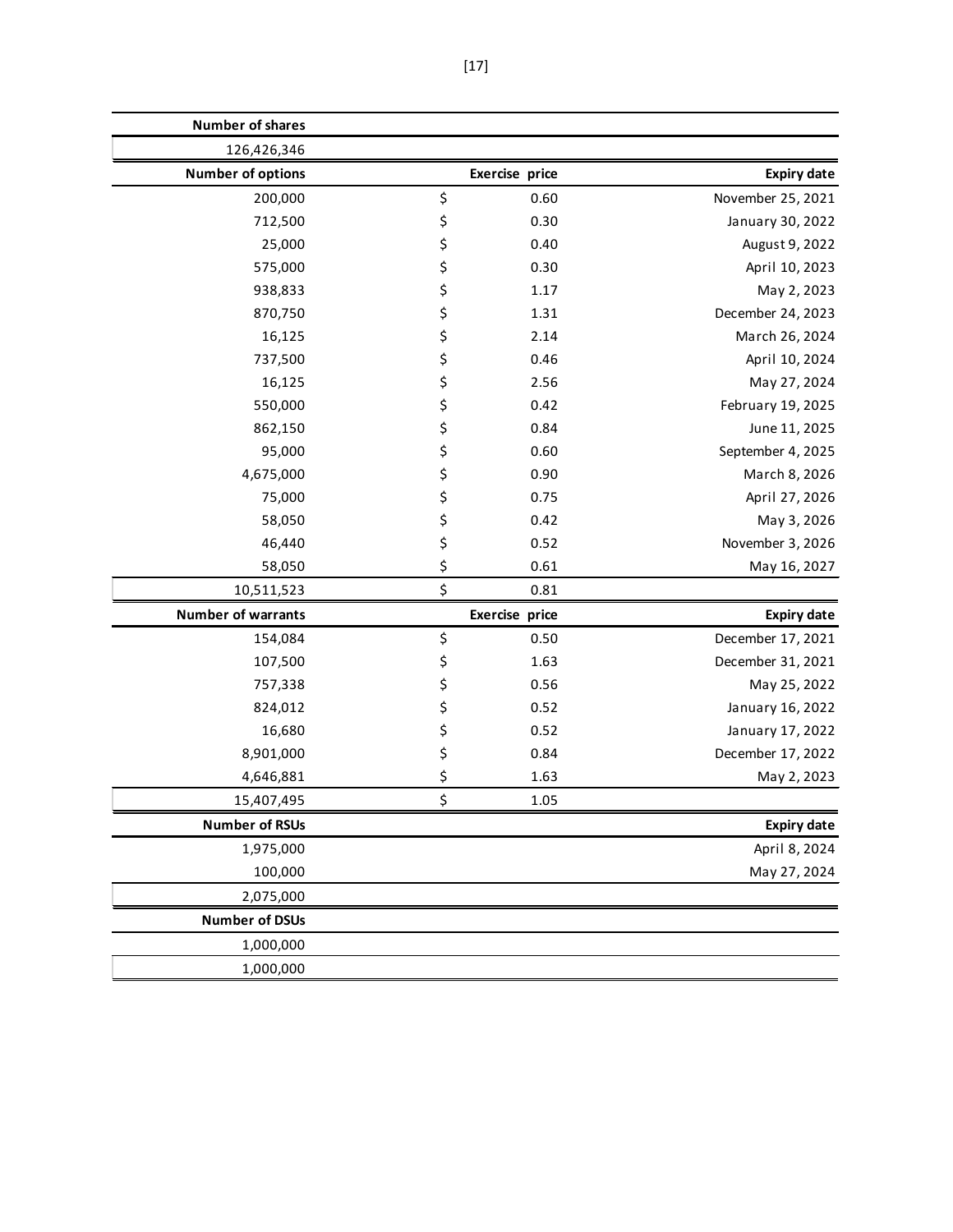#### **SIGNIFICANT TRANSACTIONS WITH RELATED PARTIES**

#### **Related party balances**

The following amounts due to related parties are included in trade payables and accrued liabilities. These amounts are unsecured, non-interest bearing and have no fixed terms of repayment.

|                                       | February 28, |         |  | February 29, |
|---------------------------------------|--------------|---------|--|--------------|
|                                       |              | 2021    |  | 2020         |
| Directors and officers of the Company |              | 167,486 |  | 62,233       |

On December 21, 2020, the Company received short term loans totaling \$500,000, of which \$30,000 was received from the CEO of the Company. The loan is unsecured and bears interest of 1% per month and due at maturity being the earlier of June 30, 2021 and fifth business day following the completion of the arrangement financing. The bridge loan and accrued interest was repaid in March 2021.

#### **Key management personnel compensation – paid or accrued**

Key management personnel include those persons having authority and responsibility for planning, directing and controlling activities of the Company as a whole. The Company has determined that its key management personnel consist of the Company's Board of Directors and corporate officers.

|                                | Year ended    |  |              |
|--------------------------------|---------------|--|--------------|
|                                | February 28,  |  | February 29, |
|                                | 2021          |  | 2020         |
| Management fees <sup>(1)</sup> | \$<br>203,812 |  | 181,759      |
| Consulting <sup>(2)</sup>      | 160,181       |  | 154,374      |
| Director fees <sup>(3)</sup>   | 76,000        |  | 79,381       |
| Share-based compensation       | 26,282        |  | 531,327      |
|                                | 466,275       |  | 946,841      |

 $\overline{(1)}$  Salaries paid to David Moore, Chief Executive Officer.

 $(2)$  Includes accounting fees paid to a company controlled by Sheri Rempel, Chief Financial Officer, of \$88,826 (2019: \$67,414); and Includes consulting fees paid to a company controlled by Pamela White, Corporate Secretary, of \$71,355 (2019: \$48,510)

(3) Director fees of \$38,000 were accrued

#### **OFF-BALANCE SHEET ARRANGEMENTS**

The Company had no off-balance sheet arrangements as at February 28, 2021 or as at the date hereof.

#### **SIGNIFICANT ACCOUNTING JUDGMENTS, ESTIMATES AND ASSUMPTIONS**

The preparation of consolidated financial statements in conformity with IFRS requires management to make certain estimates, judgments and assumptions that affect the reported amounts of assets and liabilities at the date of the consolidated financial statements and the reported revenues and expenses during the year.

Although management uses historical experience and its best knowledge of the amount, events or actions to form the basis for judgments and estimates, actual results may differ from these estimates.

The most significant accounts that require estimates as the basis for determining the stated amounts include the recoverability of mineral properties, valuation of share-based payments, and recognition of deferred tax amounts.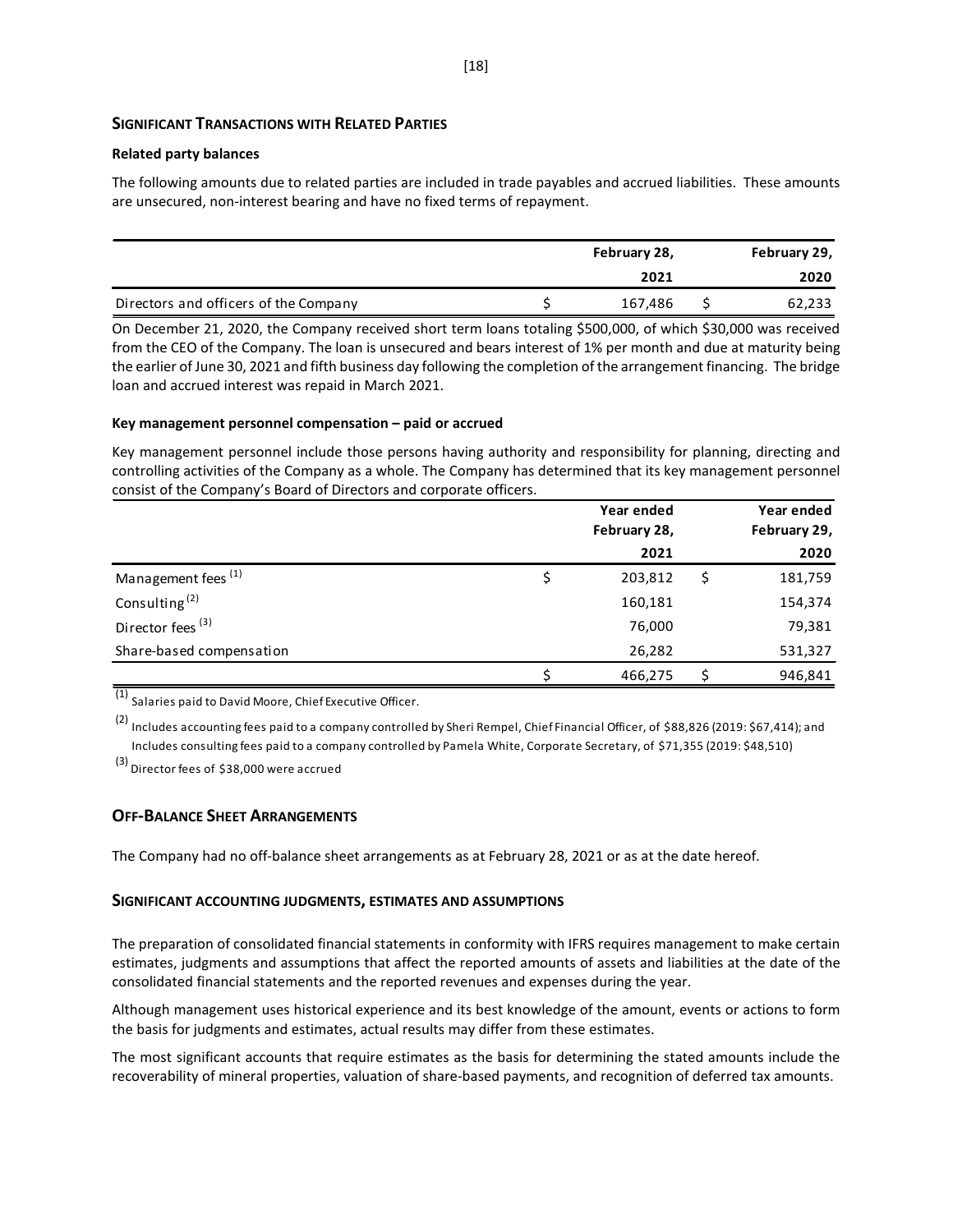Critical judgments exercised in applying accounting policies that have the most significant effect on the amounts recognized in the consolidated financial statements are as follows:

i) Going concern

Management has determined that the Company will be able to continue as a going concern for the next twelve months.

ii) Economic recoverability and probability of future benefits of exploration and evaluation costs

Management has determined that exploration, evaluation and related costs incurred which were capitalized may have future economic benefits and may be economically recoverable. Management uses several criteria in its assessments of economic recoverability and probability of future economic benefits including geologic and other technical information, history of conversion of mineral deposits with similar characteristics to its own properties to proven and probable mineral reserves, the quality and capacity of existing infrastructure facilities, evaluation of permitting and environmental issues and local support for the project.

i) Joint arrangements

Judgement is required to determine when the Company has joint control over an arrangement, which requires an assessment of the relevant activities and when the decisions in relation to those activities require unanimous consent. Judgment is also required to classify a joint arrangement. Classifying the arrangement requires the Company to assess their rights and obligations arising from the arrangement including whether the arrangement is structured through a separate vehicle, in which case, judgment is also required to assess the rights and obligations arising from the legal form of the separate vehicle, terms of the contractual arrangement, and other relevant facts and circumstances. This assessment often requires significant judgment, and a different conclusion on joint control and whether the arrangement is a joint operation or a joint venture, may materially impact the accounting. Management has assessed the investment in partnership as a joint venture.

#### **FINANCIAL INSTRUMENTS**

The Company's financial instruments consists of cash and cash equivalents, receivables, reclamation deposits and trade payables and accrued liabilities and short-term loans. The carrying values of cash and cash equivalents, receivables, reclamation deposits and trade payables and accrued liabilities and short-term loans approximate their fair value because of their relatively short-term nature on the instruments.

There are three levels of the fair value hierarchy as follows:

Level 1: Values based on unadjusted quoted prices in active markets that are accessible at the measurement date for identical assets or liabilities.

Level 2: Values based on quoted prices in markets that are not active or model inputs that are observable either directly or indirectly for substantially the full term of the asset or liability.

Level 3: Values based on prices or valuation techniques that require inputs that are both unobservable and significant to the overall fair value measurement.

All financial instruments other than cash and cash equivalents are measured using level 2 inputs.

The Company is exposed in varying degrees to a variety of financial instrument related risks. The Board approves and monitors the risk management processes, inclusive of documented investment policies, counterparty limits, and controlling and reporting structures. The type of risk exposure and the way in which such exposure is managed is summarized as follows:

#### **Credit risk**

Credit risk is the risk that one party to a financial instrument will fail to discharge an obligation and cause the other party to incur a financial loss. The Company's primary exposure to credit risk is on its cash and cash equivalents held in bank accounts. The majority of cash is deposited in bank accounts at a major bank in Canada. As most of the Company's cash and cash equivalents are held by one bank there is a concentration of credit risk. This risk is managed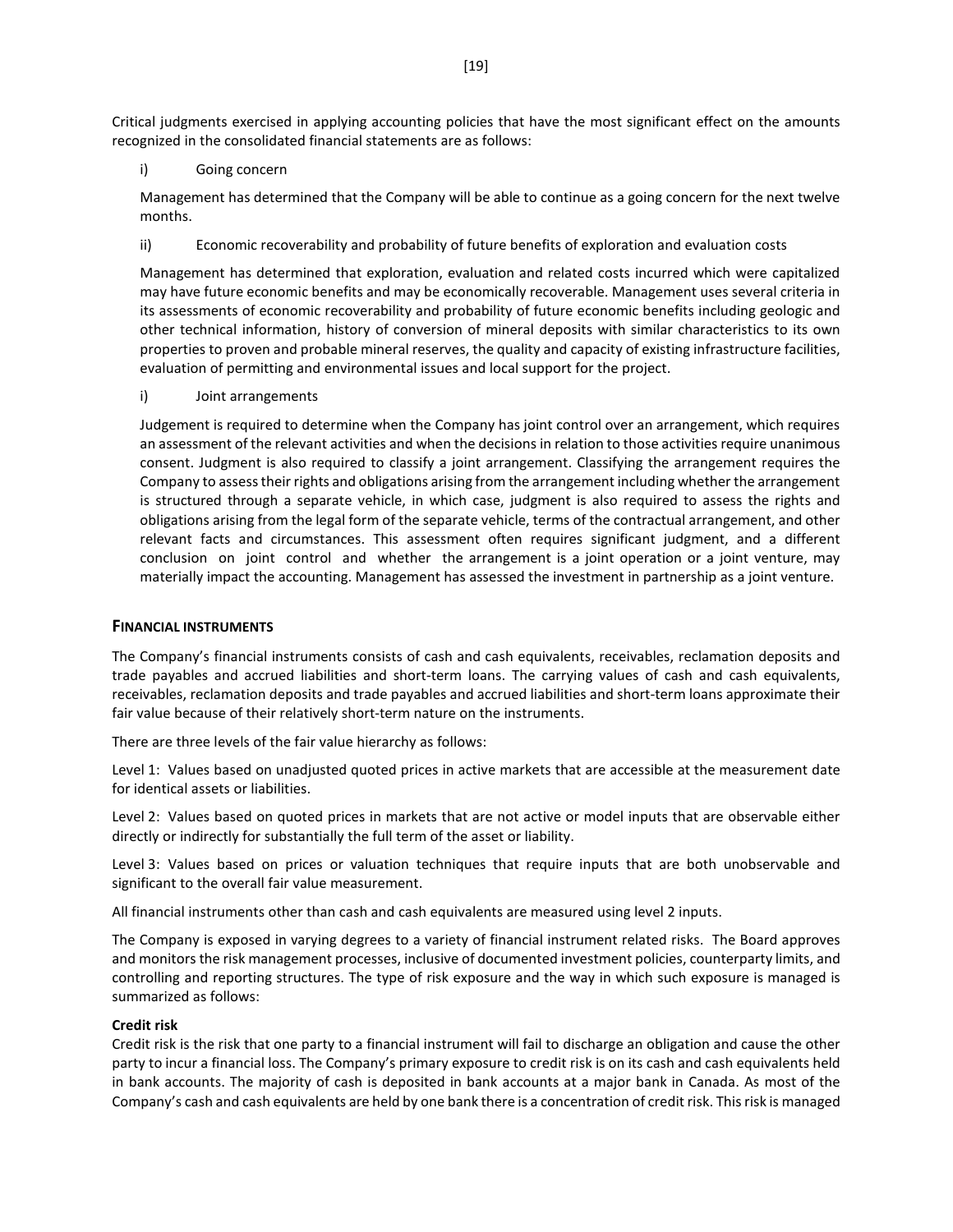by using major banks that are high credit quality financial institutions as determined by rating agencies. Credit risk is assessed as low.

#### **Liquidity risk**

Liquidity risk is the risk that the Company will not be able to meet its financial obligations as they fall due. The Company has a planning and budgeting process in place to help determine the funds required to support the Company's normal operating requirements on an ongoing basis. The Company aims to have sufficient funds to meet its short-term business requirements, taking into account its anticipated cash flows from its ability to raise equity capital or borrowings sufficient funds and its holdings of cash and cash equivalents. Liquidity risk is assessed as high.

#### **Interest rate risk**

Interest rate risk is the risk that the fair value of future cash flows of a financial instrument will fluctuate because of changes in market interest rates. The Company is not exposed to significant interest rate risk.

#### **Capital Management**

The Company's policy is, if permitted by market conditions, to maintain a strong capital base so as to support investor and creditor confidence and support future development of the business. The capital structure of the Company consists of equity, comprising share capital and reserves net of accumulated deficit.

There were no changes in the Company's approach to capital management during the year.

The Company is not subject to any externally imposed capital requirements.

#### **LEGAL MATTERS**

NorthWest is not currently and was not at any time during the fiscal year ended February 28, 2021, party to, nor has any of its property interests been the subject of, any material legal proceedings or regulatory actions.

#### **MANAGEMENT'S RESPONSIBILITY FOR THE FINANCIAL STATEMENTS**

The preparation and presentation of the accompanying Annual Financial Statements, MD&A and all financial information in the Annual Financial Statements are the responsibility of management and have been approved by the Board following the report and recommendation of the Audit Committee. The financial statements have been prepared in accordance with IFRS. Financial statements by nature are not precise since they include amounts based upon estimates and judgments. When alternative treatments exist, management has chosen those it deems to be the most appropriate in the circumstances.

#### **SUBSEQUENT EVENTS NOT OTHERWISE DESCRIBED HEREIN**

Other than disclosed above, the following items of significance occurred after February 28, 2021:

#### **Share capital transactions**

- a) On March 5, 2021, the Company issued 164,095 common shares in settlement of \$150,000 of debt owing to an arm's length creditor.
- b) On March 8, 2021, the Company granted 4,675,000 stock options to directors, certain officers and consultants with an exercise price of \$0.90 per common share and have a range of vesting periods over three years and expires after 5 years.
- c) On March 8, 2021, the Company granted 1,000,000 of Deferred Share Units (DSUs) to directors and 1,975,000 Restricted Share Units RSUs to certain employees and consultants, The RSUs are payable in common shares of the Company on exercise, have a range of vesting periods over three years and must be redeemed within 30 days of March 8, 2024, or they expire. The DSUs vest immediately upon grant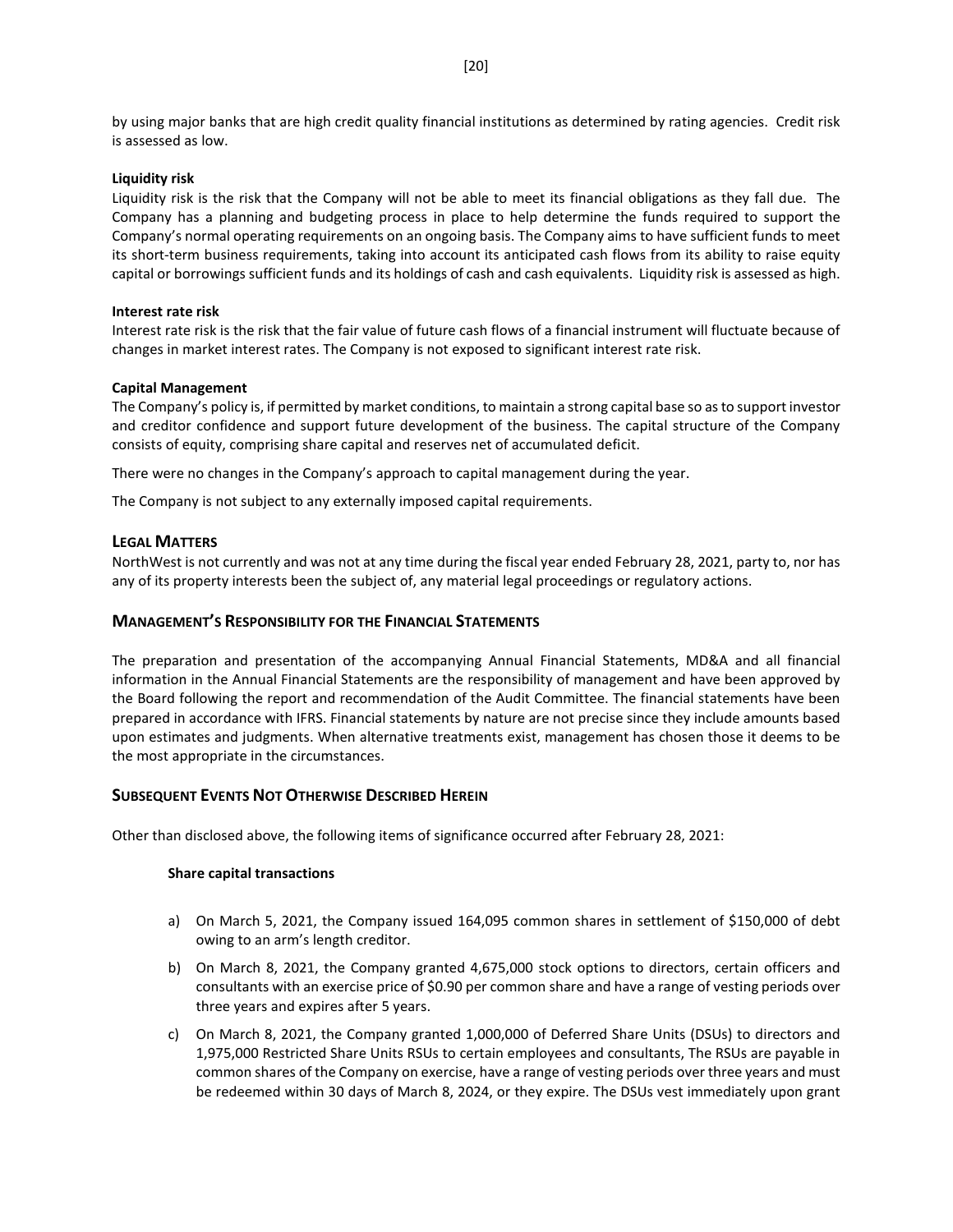and payable in common shares of the Company, upon the holder ceasing to be a director of the Company.

- d) On April 27, 2021, the Company granted 75,000 stock options to a consultant with an exercise price of \$0.75 per common share which vest over three years and expire after 5 years. The Company also granted 100,000 (RSUs) to the consultant. The RSUs are payable in common shares of the Company on exercise, vest over three years and must be redeemed within 30 days of April 27, 2024, or they expire.
- f) Subsequent to February 28, 2021, 687,500 stock options were exercised for gross proceeds of \$145,700.
- g) Subsequent to February 28, 2021, 1,050,101 warrants were exercised for gross proceeds of \$579,055.

#### **Short-term loan**

Subsequent to February 28, 2021, the Company paid the principal and interest amount of the short term loans in full.

#### **BUSINESS RISKS AND UNCERTAINTIES**

Additional information on risks and uncertainties related to NorthWest's business is provided in Schedule D to the joint management information circular dated January 18, 2021 under the heading "Risk Factors". The joint management information circular is available under the Company's profile on SEDAR at www.sedar.com.

#### **DISCLOSURE CONTROLS AND PROCEDURES AND INTERNAL CONTROLS OVER FINANCIAL REPORTING**

Disclosure controls and procedures ("DC&P") are intended to provide reasonable assurance that information required to be disclosed is recorded, processed, summarized and reported within the time periods specified by securities regulations and that information required to be disclosed is accumulated and communicated to management. Internal controls over financial reporting ("ICFR") are intended to provide reasonable assurance regarding the reliability of financial reporting and the preparation of financial statements for external purpose in accordance with IFRS.

Venture Issuer companies are not required to provide representations in the annual filings relating to the establishment and maintenance of DC&P and ICFR, as defined in National Instrument 52-109 – Certification of Disclosure in Issuers' Annual and Interim Filings ("NI 52-109"). In particular, the CEO and CFO certifying officers do not make any representations relating to the establishment and maintenance of (a) controls and other procedures designed to provide reasonable assurance that information required to be disclosed by the issuer in its annual filings or other reports filed or submitted under securities legislation is recorded, processed, summarized and reported within the time periods specified in securities legislation, and (b) a process to provide reasonable assurance regarding the reliability of financial reporting and the preparation of financial statements for external purposes in accordance with IFRS. The issuer's certifying officers are responsible for ensuring that processes are in place to provide them with sufficient knowledge to support the representations they are making in their certificates regarding the absence of misrepresentations and fair disclosure of financial information. Investors should be aware that inherent limitations on the ability of certifying officers of a Venture Issuer (as defined in NI 52-109) to design and implement on a cost effective basis DC&P and ICFR as defined in NI 52-109 may result in additional risks to the quality, reliability, transparency and timeliness of annual filings and other reports provided under securities legislation.

#### **CONTROLS AND PROCEDURES**

In connection with NI 52-109 the CEO and CFO of the Company have filed a Venture Issuer Basic Certificate with respect to the financial information contained in the Annual Financial Statements and respective accompanying MD&A as at February 28, 2021 (together the "Annual Filings"). In contrast to the non-Venture certificate under NI 52-109, the Venture Issuer Basic Certificate does not include representations relating to the establishment and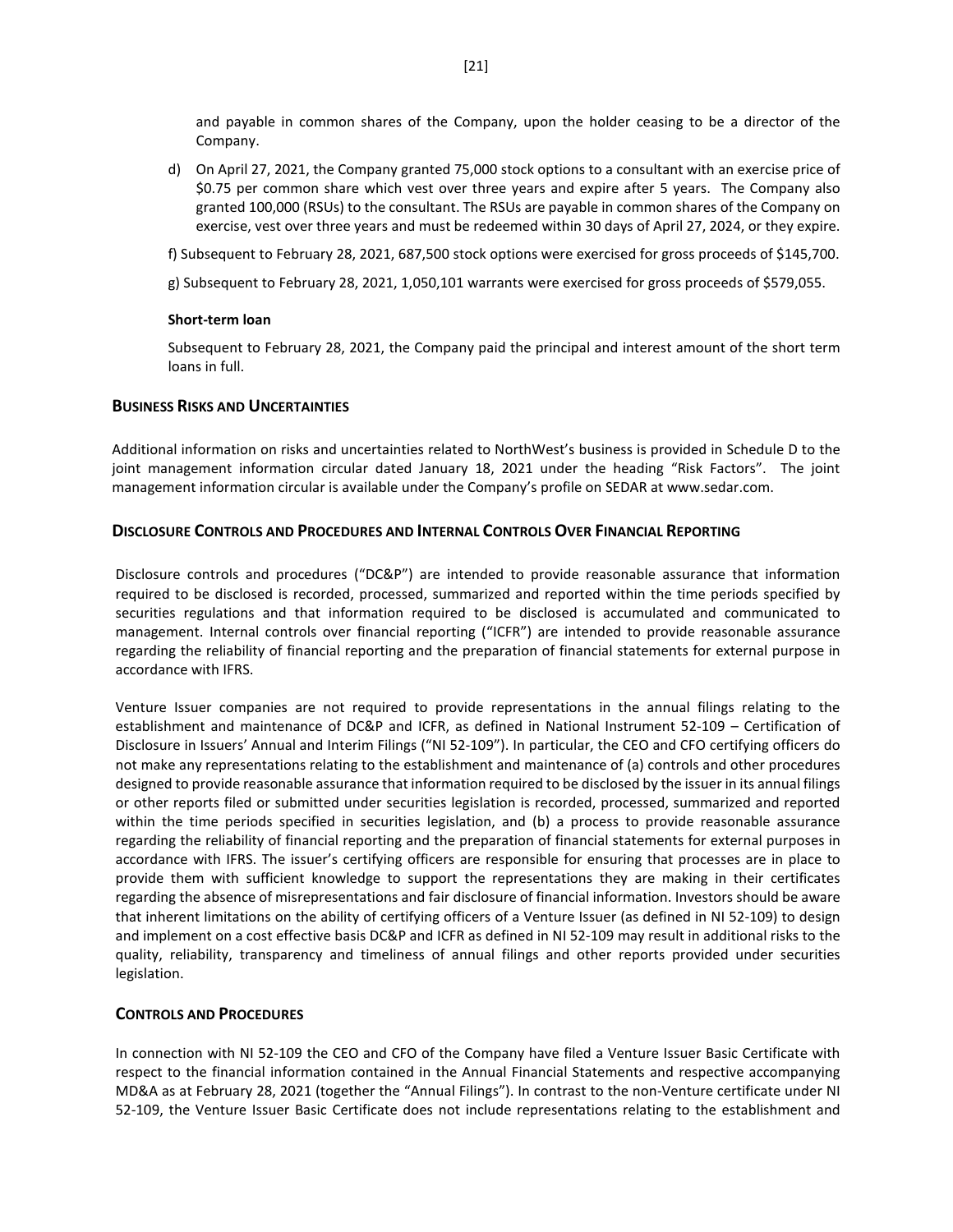maintenance of disclosure controls and procedures and internal control over financial reporting, as defined in NI 52-109. For further information, the reader should refer to the Venture Issuer Basic Certificates filed by the Company with the Annual Filings on SEDAR at www.sedar.com.

#### **SCIENTIFIC AND TECHNICAL DISCLOSURE**

The Company's material properties for the purposes of applicable Canadian securities laws are the Stardust and Kwanika Projects. Unless otherwise indicated, NorthWest has prepared the technical information in this MD&A ("Technical Information") based on information contained in the following technical reports:

"NI 43-101 Technical Report for the Kwanika Project Resource Estimate Update 2019," dated April 17, 2019, filed under the Company's SEDAR profile at [www.sedar.com](http://www.sedar.com/) (the "Kwanika Technical Report").

A NI 43-101 technical report regarding the updated Stardust resource will be filed under the Company's SEDAR profile at [www.sedar.com](http://www.sedar.com/) within 45 days of May 17, 2021.

Technical Information was also based on information contained in news releases (available under NorthWest and Sun Metals' company profiles on SEDAR at www.sedar.com. These news releases are each intended to be read as a whole, and sections should not be read or relied upon out of context. The Technical Information is subject to the assumptions and qualifications contained in these news releases.

Our news releases were in part prepared by or under the supervision of an independent QP. Readers are encouraged to review the full text of the news releases which qualifies the Technical Information. Readers are advised that mineral resources that are not mineral reserves do not have demonstrated economic viability. Mineral resource estimates relating to Stardust and Kwanika are only estimates and no assurance can be given that any particular level of recovery of minerals will be realized or that an identified mineral resource will ever qualify as a commercially mineable or viable deposit which can be legally and economically exploited.

Although there has been no economic analysis summarized in this MD&A, readers are cautioned that the Kwanika Technical Report is preliminary in nature and includes Inferred and Indicated mineral resources that are considered too speculative geologically to have the economic considerations applied to them that would enable them to be categorized as mineral reserves, and there is no certainty that this will indeed occur. Further studies, including engineering and economics, are required (typically as a Feasibility Study) with regards to infrastructure and operational methodologies. Ian Neill, P.Geo, NorthWest's VP of Exploration, is the Company's QP for the purposes of NI 43-101, and has reviewed and approved that the scientific or technical information contained in this MD&A related to the Kwanika Technical Report, is consistent with that provided by the QPs responsible for preparing the Kwanika Technical Report, and has reviewed, verified and approved the technical data disclosed in this document relating to those projects in which the Company holds an interest. Mr. Neill confirmed there were no limitations from the Company in verifying the drilling and sample data underlying the Stardust Project mineral resource estimate which were verified through site visit observations and monitoring of the QA/QC program. Mr. Neill has consented to the inclusion of the Technical Information in the form and context in which it appears in this MD&A.

#### **CAUTIONARY NOTES REGARDING FORWARD-LOOKING STATEMENTS**

This MD&A, contains "forward-looking information" and "forward-looking statements" within the meaning of applicable securities laws, which include, but are not limited to, statements or information concerning; the timing and availability of refunds related to various tax credits; future financial or operating performance of NorthWest and its business, operations, properties and the future price of copper, zinc, gold, silver and other metal prices; the potential quantity and/or grade of minerals; the potential size of a mineralized zone or potential expansion of mineralization; proposed exploration and development of NorthWest's exploration property interests including potential size of budget and type of exploration being conducted; the timing and amount of estimated future production, costs of production and mine life of the various mineral projects of NorthWest; the interpretation and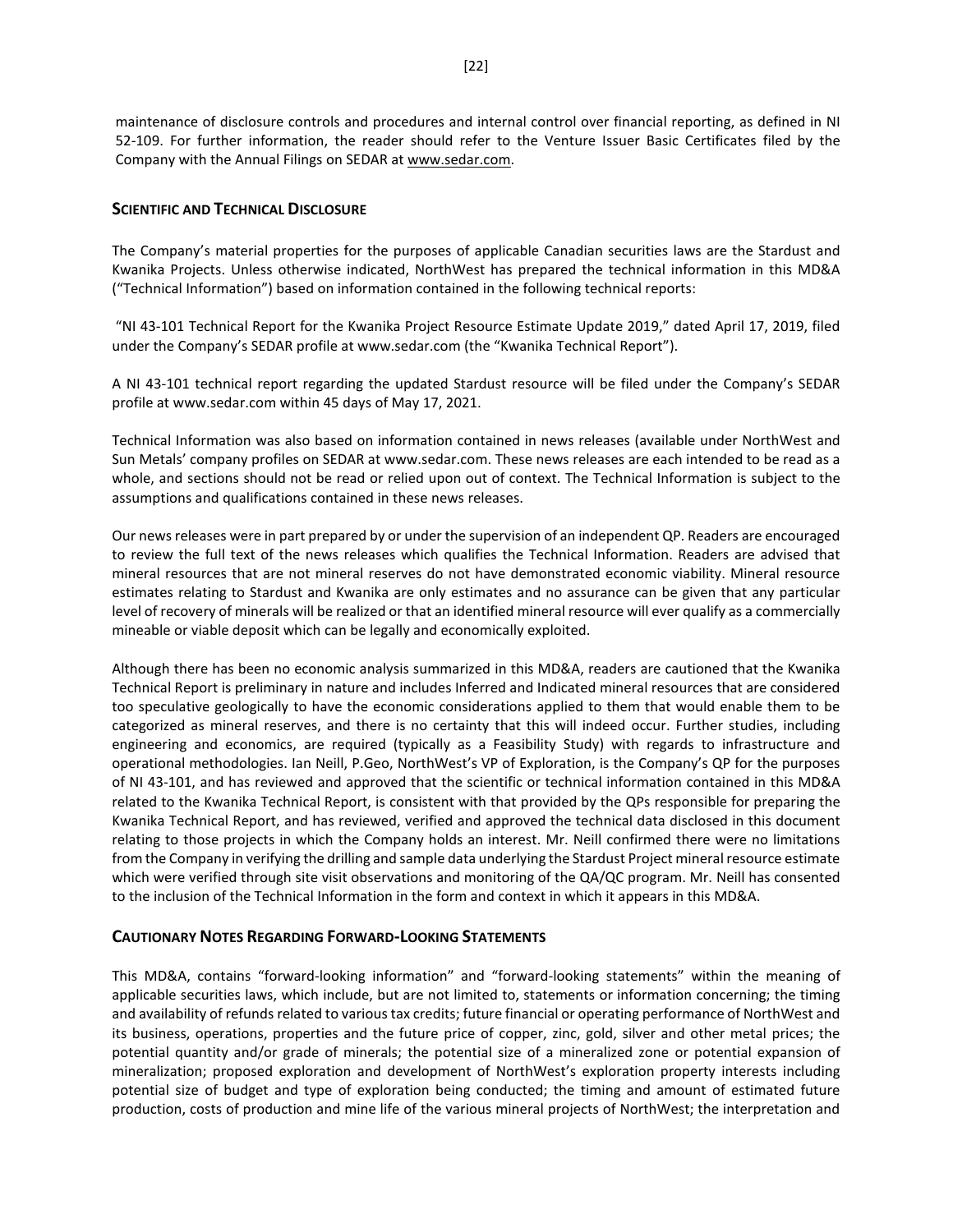actual results of historical production and drill results at certain of our exploration properties, , and the reliance on technical information provided by third parties; the timing and amount of estimated capital, operating and exploration expenditures, costs and timing of the development of new deposits and of future exploration, acquisition and development activities, estimated exploration budgets and timing of expenditures and community relations activities, requirements for additional capital; government regulation of exploration and mining operations; environmental risks and reclamation expenses, other claims or existing, pending or threatened litigation or other proceedings; title disputes; the ability to maintain exploration licences for its properties in accordance with the requirements of applicable mining laws in Canada; limitations of insurance coverage, future issuances of common shares to satisfy obligations under any option and earn-in agreements or the acquisition of exploration properties and the timing and possible outcome of regulatory and permitting matters; the potential impact of the COVID-19 pandemic on the Company and its operations; and any other statement that may predict, forecast, indicate or imply future plans, intentions, levels of activity, results, performance or achievements, and involve known and unknown risks, uncertainties and other factors which may cause the actual plans, intentions, activities, results, performance or achievements of NorthWest to be materially different from any future plans, intentions, activities, results, performance or achievements expressed or implied by such forward-looking statements and information. Except for statements of historical fact, information contained herein or incorporated by reference herein constitutes forwardlooking statements and forward-looking information. Often, but not always, forward-looking statements and forward-looking information can be identified by the use of words such as "plans", "expects", "is expected", "budget", "scheduled", "estimates", "forecasts", "intends", "anticipates", "will", "projects", or "believes" or variations (including negative variations) of such words and phrases, or statements that certain actions, events, results or conditions "may", "could", "would", "might" or "will" be taken, occur or be achieved.

Forward-looking statements and forward-looking information are not guarantees of future performance and are based upon a number of estimates and assumptions of management at the date the statements are made including among other things, assumptions about future prices of copper, zinc, gold, silver, and other metal prices, changes in the worldwide price of other commodities such as coal, fuel and electricity fluctuations in resource prices, currency exchange rates and interest rates, favourable operating conditions, political stability, obtaining governmental approvals and financing on time, obtaining renewals for existing licences and permits and obtaining required licences and permits, labour stability, stability in market conditions, stability of relationship with joint venture partners, availability of equipment, accuracy of any mineral resources and mineral reserves, anticipated costs and expenditures, , assumptions about the effect of the COVID-19 pandemic and our ability to achieve our goals. While we consider these assumptions to be reasonable, the assumptions are inherently subject to significant business, social, economic, political, regulatory, competitive and other risks and uncertainties, contingencies and other factors that could cause actual performance, achievements, actions, events, results or conditions to be materially different from those projected in the forward-looking statements and forward-looking information. Many assumptions are based on factors and events that are not within the control of Sun Metals and there is no assurance they will prove to be correct.

Furthermore, such forward-looking statements and forward-looking information involve known and unknown risks, uncertainties and other factors which may cause the actual results, performance or achievements of the Company to be materially different from any future results, performance or achievements expressed or implied by such forward-looking statements or forward-looking information. Such factors include, among others; risks with respect to meeting applicable tax credit criteria; risks related to joint venture partners; continued availability of applicable tax credit programs; general business, economic, competitive, political, regulatory and social uncertainties; disruptions or changes in the credit or securities markets and market fluctuations in prices for the Company's' securities; judgement of management when exercising discretion in their use of proceeds from a financing; potential dilution of common share voting power or earnings per common share as a result of the exercise of incentive stock options, future financings or future acquisitions financed by the issuance of equity; discrepancies between actual and estimated mineral reserves and resources; the Company is an exploration and development stage company with no history of pre-tax profit and no income from its operations and there can be no assurance that the Company's operations will be profitable in the future; changes in project parameters as plans continue to be refined; changes in labour costs or other costs of production; possible variations of mineral grade or recovery rates; failure of plant,